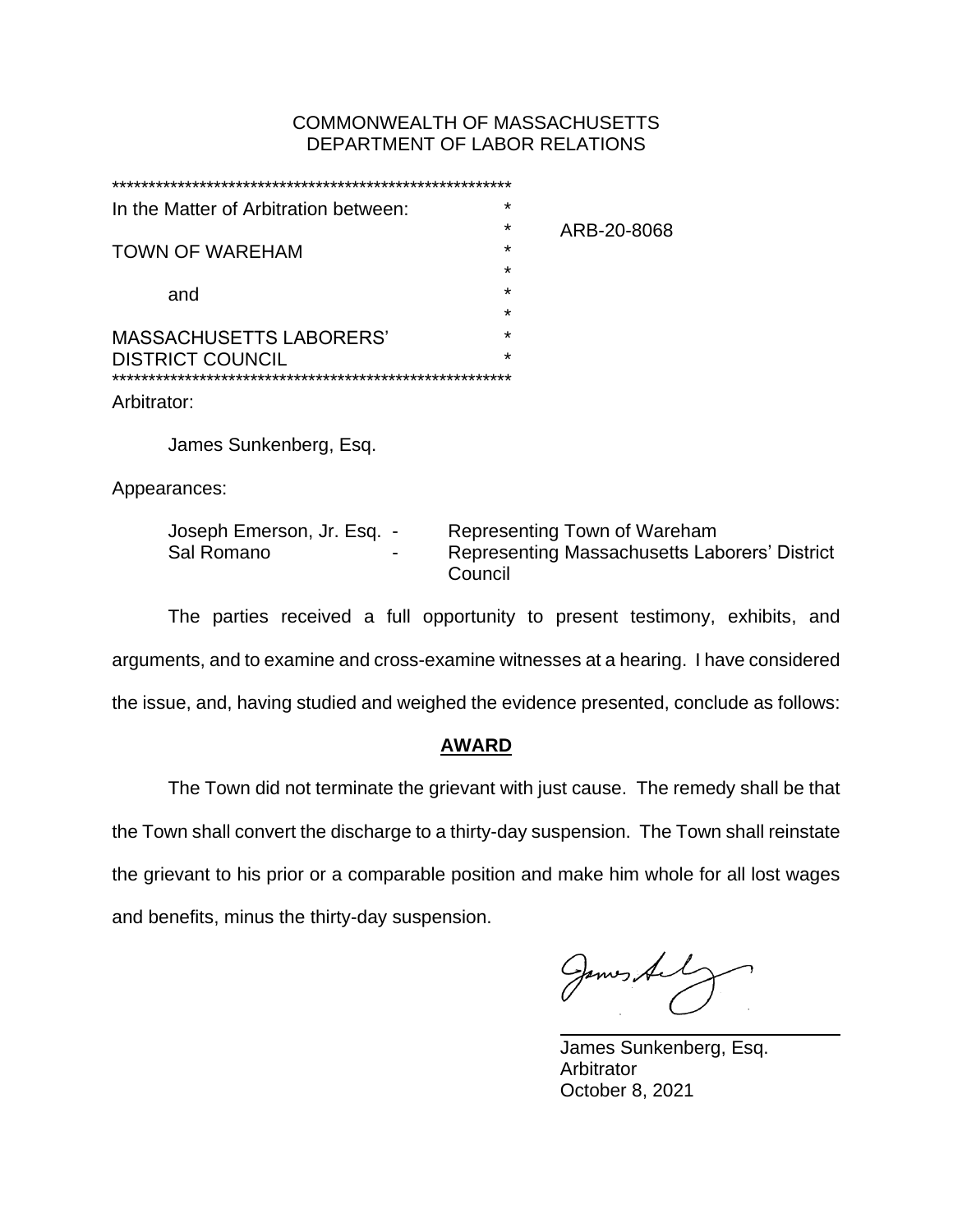# **INTRODUCTION**

On June 24, 2020, the Massachusetts Laborers' District Council (Union) filed a

petition for arbitration with the Department of Labor Relations (DLR). Pursuant to M.G.L.

Chapter 23, Section 9P, the DLR appointed James Sunkenberg, Esq. to act as a single,

neutral arbitrator with the full authority of the DLR. On April 7, 2021, I conducted a hearing

by videoconference.<sup>1</sup> On May 27, 2021, the Union filed its post-hearing brief; and on May

28, 2021, the Town of Wareham (Town) filed its post-hearing brief.

## **ISSUE**

The parties stipulated the issue:

Was the grievant, Tyler Gomes, terminated with just cause? If not, what shall be the remedy?

# **RELEVANT CONTRACTUAL PROVISION**

# **ARTICLE II MANAGEMENT RIGHTS**

The Employer specifically retains the right to establish and abolish jobs, classifications and descriptions; to assign, reassign, hire, promote, transfer, retain, discipline, suspend, demote, and/or discharge employees for just cause.

# **FACTS**

## General Background

In or around April 2019, the Town hired the grievant, Tyler Gomes (Gomes) as a

laborer in its Water Pollution Control Facility (WPCF). Christiana Robbins (Robbins), a

student at a local vocational high school, interned as part of a cooperative program at the

WPCF during her 2018 – 2019 senior year of high school. As part of the cooperative

<sup>&</sup>lt;sup>1</sup>I conducted the hearing remotely pursuant to Governor Baker's teleworking directive to executive branch employees.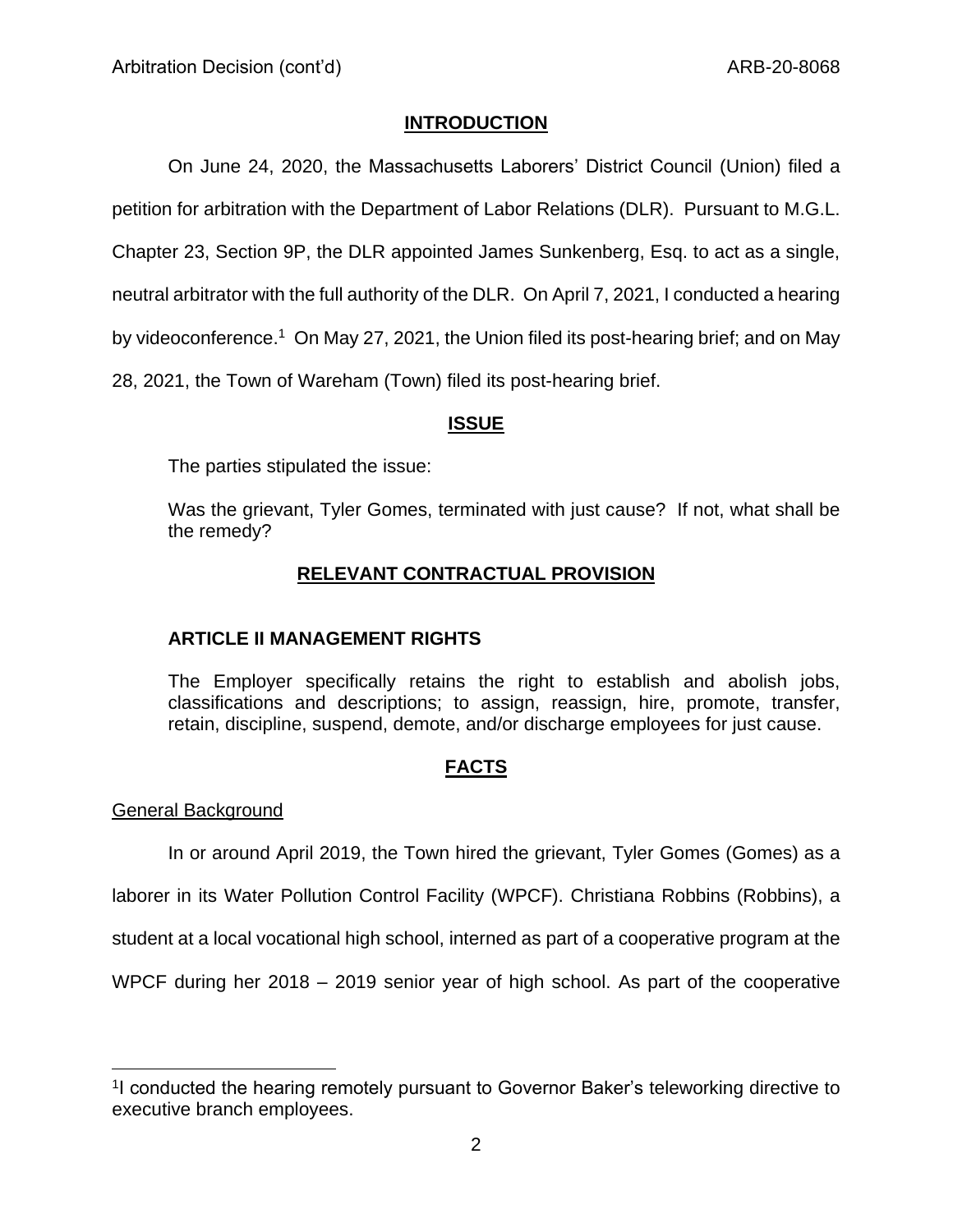#### Arbitration Decision (cont'd) and the context of the context of the ARB-20-8068

program, Robbins worked in both the laboratory and the administration office; she worked in the administration office from approximately March – mid-May 2019. After graduating in May 2019, Robbins interned in the WPCF laboratory from June 3, 2019 – September 1, 2019. In February 2020, the Town hired Robbins to work part-time as an assistant in the WPCF administration office.

Robbins met Gomes during her cooperative program when he came into the administration office to do paperwork upon being hired, but she did not interact with him much during her cooperative because he infrequently had occasion to enter the administration office. Laborers regularly pass through the laboratory to enter and exit the building several times a day. At some point during her summer internship, Robbins and Gomes began regularly conversing when he would pass through the laboratory. Gomes would stop and talk to Robbins, and both Robbins and Gomes described the general work environment as friendly. In the Summer of 2019, Gomes was 25 and Robbins was 18.

Robbins testified that one day during her internship, while she was working on a bacteria project, Gomes sat down while he was talking to her in the laboratory and out of the blue told her that he was a "sex addict." According to Robbins, she felt uncomfortable and violated. Gomes denied making this statement.

At some point after they began conversing at work, they became "friends" on social media sites such as Instagram and Snapchat. Although they communicated outside of work on social media, they did not interact in person outside of work. Their communications involved exchanging text messages and/or photographs and commenting on each other's posts. The substance and frequency of these communications cannot be objectively ascertained because the record does not contain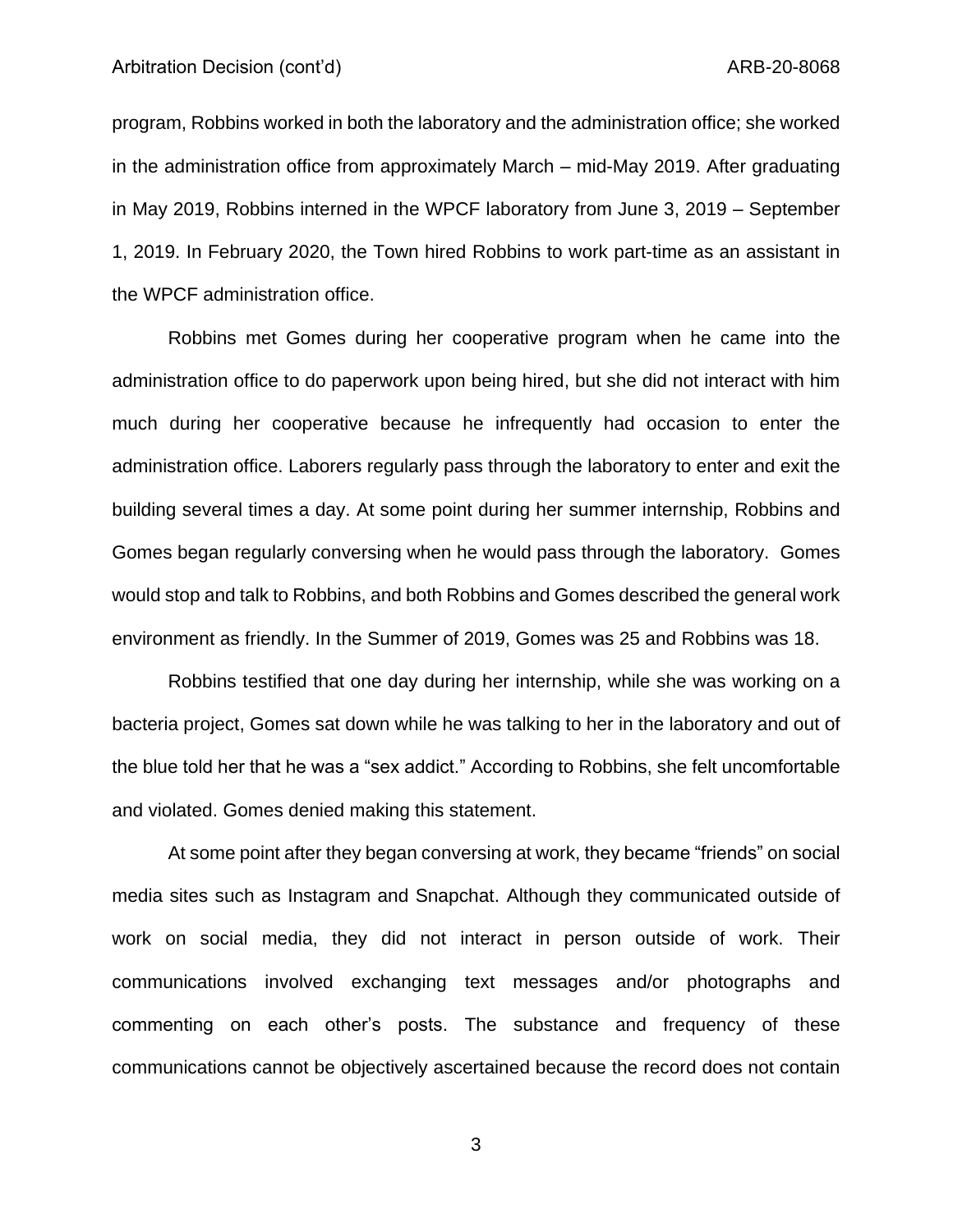#### Arbitration Decision (cont'd) and the context of the context of the ARB-20-8068

any of their exchanges. Generally, Robbins' testimony minimized her role in their social media communications; whereas Gomes testified that their communications were mutual, including exchanging selfie-photographs.

During the period from September 2019 through February 2020, when Robbins was not an employee of the Town, they continued to communicate on social media. Robbins testified that during this period they mostly communicated over Snapchat by sending photographs or chatting back and forth. Robbins testified that during this period Gomes sent her photographs of himself shirtless and sent her a photograph of himself in a towel. According to Robbins, these communications made her uncomfortable because they worked together, and he is older than she. Gomes testified that they communicated with less frequency over social media after Robbins' internship ended.

When the Town hired Robbins to work in the administration office in February 2020, she rarely interacted with Gomes during the workday because Gomes' duties do not regularly bring him into the administration office, and they were not alone together, but they continued to communicate on social media. Gomes testified that their communications probably increased upon Robbins' return to work for the Town.

On or around March 17, 2020, Gomes commenced an eight-week parental leave to care for his newborn child. Robbins testified that they communicated over Snapchat after Gomes went out on leave, that he sent her photographs of his child that she responded to, and that he made offensive comments. Gomes testified that they mutually sent each other photographs, including mirror-selfies, over Snapchat after he went out on leave.

#### Discriminatory Harassment Policy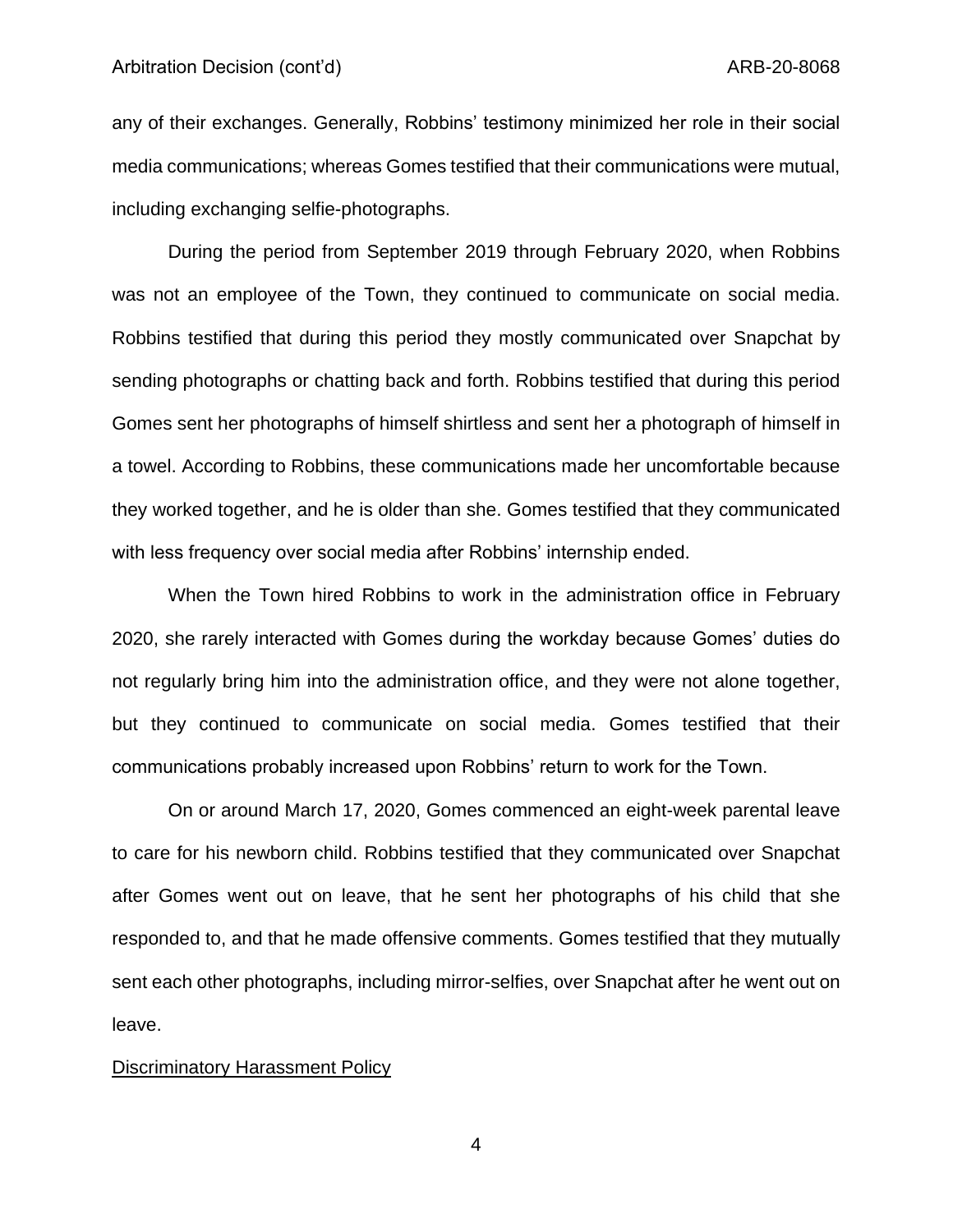The Town maintains a Discriminatory Harassment Policy (Policy). On April 24,

2019, Gomes signed to acknowledge receipt of the Policy, and Gomes underwent

Discrimination and Harassment Awareness and Prevention training on March 9, 2020.

The record does not establish the substance of the training on March 9, 2020, or whether

Gomes underwent any training prior to March 9, 2020. In March 2020, Robbins underwent

the same training at a different session. The Policy provides, in relevant part:

# **I. Introduction**

It is the goal of the Town of Wareham to promote a workplace that is free of discriminatory harassment ("Harassment") of any type, including sexual harassment. Harassment consists of unwelcome conduct, whether verbal or physical, that is based on a characteristic protected by law, such as gender….The Town of Wareham will not tolerate harassing conduct that affects employment conditions, that interferes unreasonably with an individual's performance, or that creates an intimidating, hostile, or offensive work environment.

The Town of Wareham prohibits any conduct towards its employees that could be Harassment, to the extent that conduct occurs in the workplace, in connection with work-related travel, and/or at work sponsored events….

Because the Town of Wareham takes allegations of Harassment and retaliation seriously, we will respond promptly to reports and complaints of workplace Harassment or retaliation. Where it is determined that inappropriate conduct has occurred, we will act promptly in a manner designed to eliminate the conduct, including corrective and/or disciplinary action as the Town of Wareham determines is appropriate.

Please note that while this policy sets forth our goals of promoting a workplace that is free of Harassment, the policy is not designed or intended to limit our authority to discipline or take remedial action for workplace conduct which we deem unacceptable, regardless of whether that conduct satisfies the definition of harassment. This means that the Town of Wareham will take responsive action, including corrective or disciplinary action, where there is conduct that could contribute to Harassment in the workplace, without regard to whether the conduct rises to the level of "unlawful harassment."

# **II. Definitions**

# **Sexual Harassment**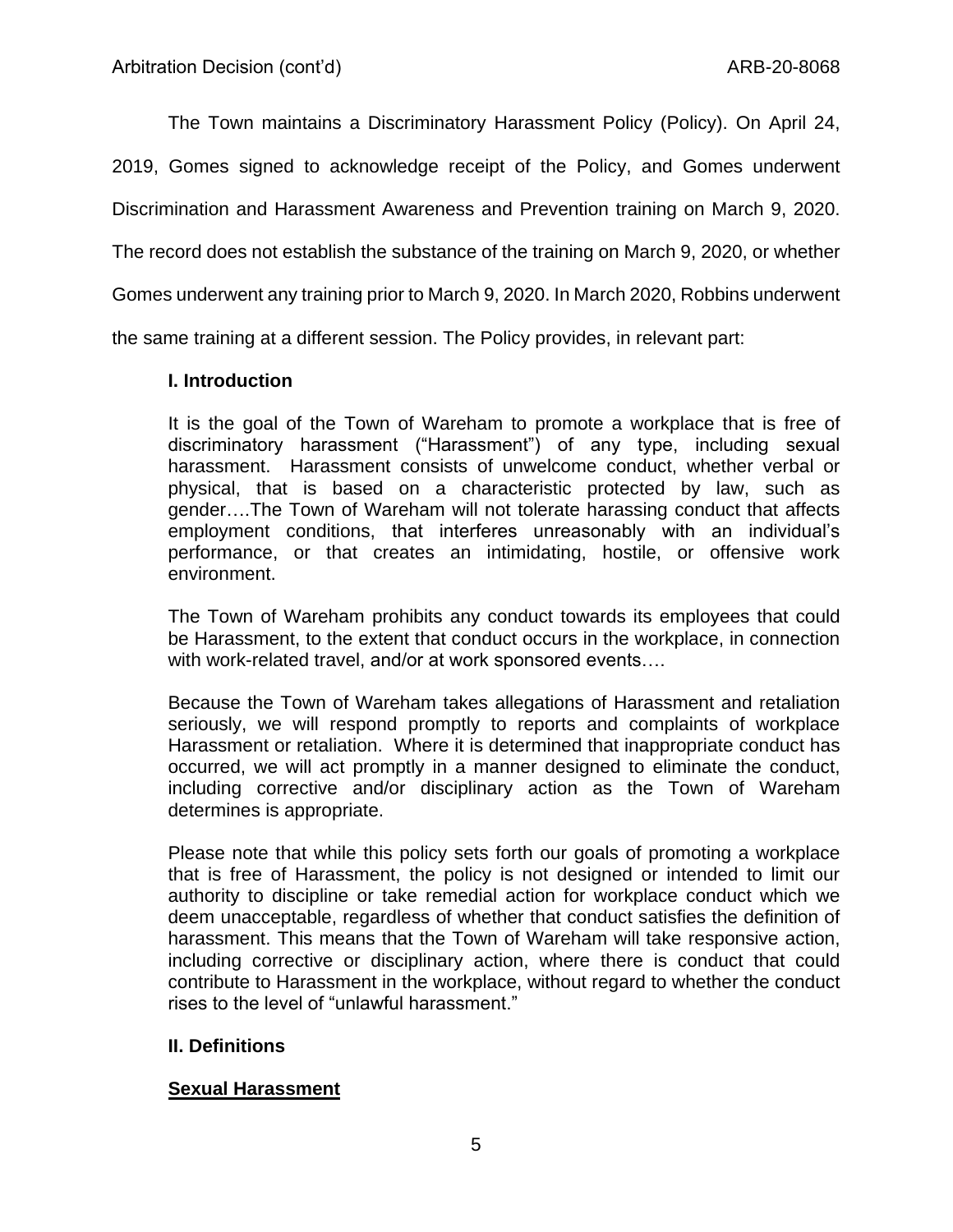In Massachusetts, the legal definition for sexual harassment is this: "sexual harassment" means sexual advances, requests for sexual favors, and verbal or physical conduct of a sexual nature when….

b. such advances, requests or conduct have the purpose or effect of unreasonably interfering with an individual's work performance by creating an intimidating, hostile, humiliating or sexually offensive work environment.

….

The definition of sexual harassment is broad. In addition to the above examples, other sexually oriented conduct, whether intended or not, that has the effect of creating a work environment that is hostile, offensive, intimidating or humiliating to either male or female workers could rise to the level of unlawful harassment and is therefore prohibited.

## **Hostile Work Environment**

The legal definition of harassment other than sexual harassment is conduct based on a legally-protected category that has the purpose or effect of unreasonably interfering with an individual's work performance by creating an intimidating, hostile, humiliating or offensive work environment.

For purposes of this policy, "Harassing Conduct" means any conduct, whether verbal or physical, that is sexual in nature or based on a characteristic protected by law, without regard to the welcomeness, severity or pervasiveness of the conduct. In order to maintain an environment free of Harassment, the Town of Wareham prohibits Harassing Conduct in any work-related context. While it is not possible to list all those circumstances that may constitute Harassment, the following are some examples of prohibited conduct; in particular contexts, this conduct could rise to the level of unlawful harassment:

•Display or circulation of written materials or pictures that are sexual or degrading based on a legally-protected category.

•Verbal abuse, slurs, derogatory comments, or insults about a legally-protected category

•Unwelcome sexual advances – whether they involve physical touching or not;

•Sexual epithets, jokes, written or oral references to sexual conduct, gossip regarding one's sex life; comment on an individual's body, comment about an individual's sexual activity, deficiencies, or prowess;

•Displaying sexually suggestive objects, pictures, cartoons;

•Unwelcome leering, whistling, brushing against the body, sexual gestures, suggestive or insulting comments;

•Inquiries into one's sexual experiences; and,

•Discussion of one's sexual activities.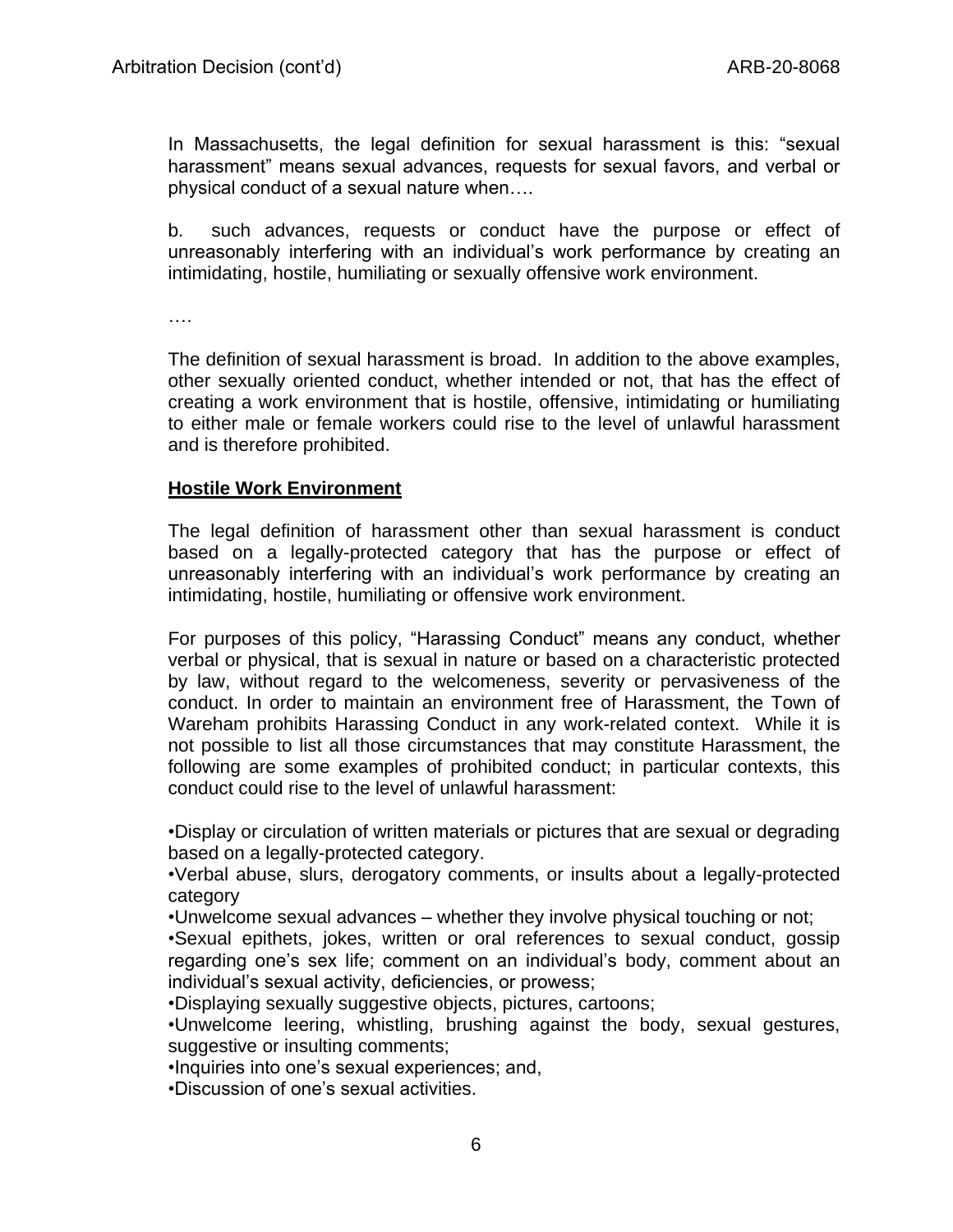….

## **III. Reporting Procedures**

All employees, managers, and supervisors of the Town of Wareham share responsibility for avoiding, discouraging and reporting any form of Harassing Conduct and/or Harassment….

If any of our employees have observed or been subject to conduct that could be Harassing Conduct, the employee has the right to file a report with our organization. This may be done in writing or orally. In addition, residents, visitors, applicants, vendors, contractors, their agents and employees, or other third parties who believe they have been subjected to Harassing Conduct or Harassment by a Town employee may file a report with our organization using the procedures described herein….

Prompt reporting of Harassing Conduct is in the best interest of our organization and is essential to a fair, timely, and thorough investigation….

## **IV. Investigation**

When we receive a report, we promptly investigate the issues in a fair and expeditious manner to determine whether there has been a violation of our policy. The investigation will be conducted in such a way as to maintain confidentiality to the extent practicable under the circumstances. Our investigation will usually include private interviews with the person filing the report and with witnesses whose information would be helpful to a determination of what happened. We will usually interview the person alleged to have violated the policy. Everyone is required to cooperate with all aspects of an investigation. When we have completed our investigation, we will, to the extent appropriate, inform the reporter and the person alleged to have violated the policy of the outcome, and if appropriate, the responsive action while maintaining privacy as appropriate on the details of specific employee information.

Notwithstanding any provision of this policy, we reserve the right to investigate and take action on our own initiative in response to behavior or conduct which may violate this policy, regardless of whether an actual report or complaint is made.

# **V. Disciplinary Action**

If after an investigation, the Town determines that one of our employees has violated this policy, we will take responsive action as we deem appropriate under the circumstances. Such action may range from counseling or training to corrective or disciplinary action, which may include termination from employment.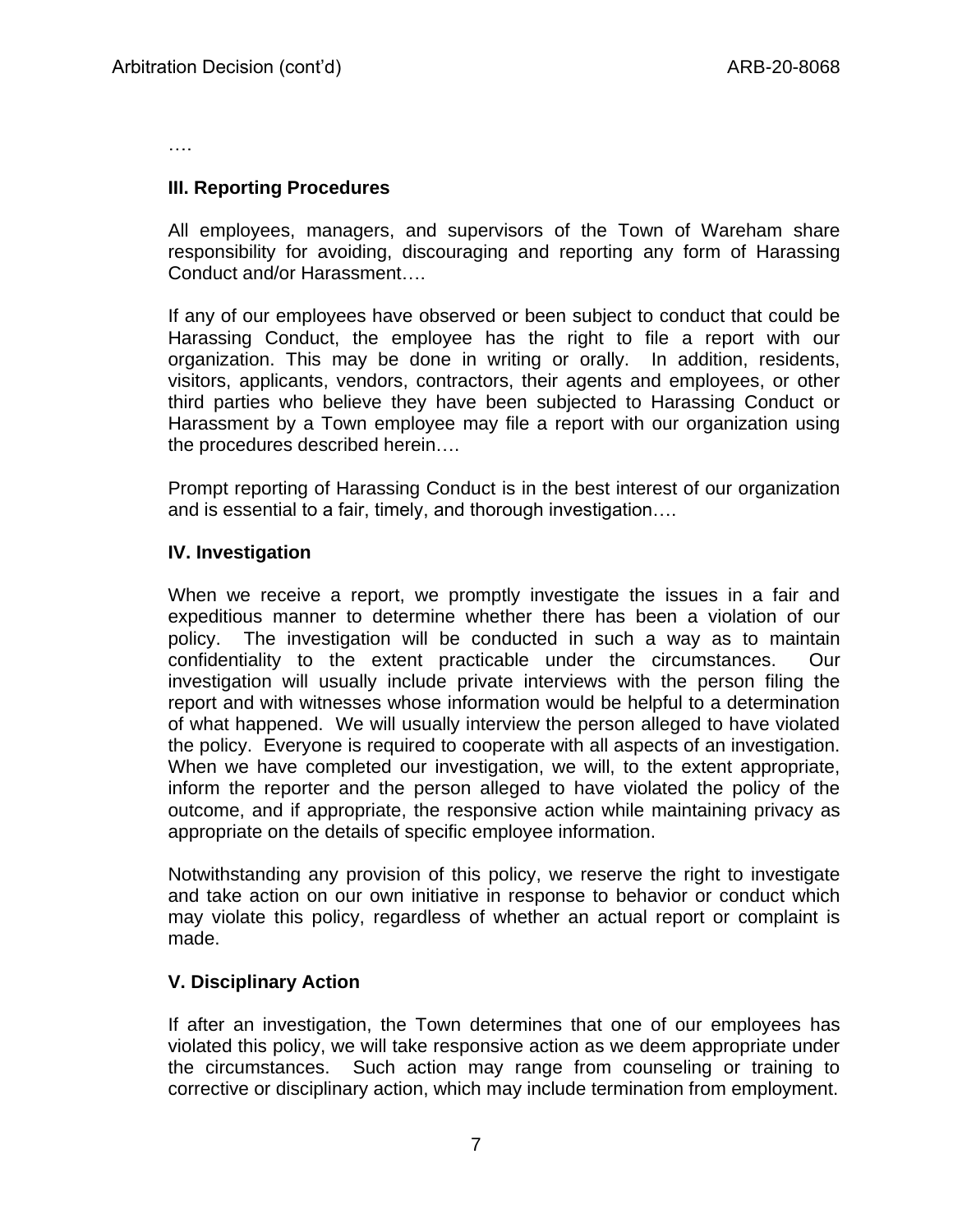## Robbins Reports Gomes to Human Resources

On Monday morning, March 23, 2020, Robbins complained to her boss that an incident had occurred – outside of work – with Gomes over social media on the evening of Friday, March 20, 2020. Her boss immediately sent Robbins to speak with Dorene Allen-England, Esq. (Allen-England), the Assistant Town Administrator and Director of Human Resources. Robbins and Allen-England spoke that morning for between thirty minutes and one hour. During Robbins' meeting with Allen-England, Allen-England suggested to Robbins that Robbins report Gomes to the police. Allen-England told Robbins that she would commence an investigation and get back to Robbins.

Allen-England's contemporaneous notes of this conversation state:

friday 3/20 texting w/ Tyler back/forth thru-out day. -Talking about studying w/ him for oper. cert. program. He asked her to "Netflix + chill" -he asked her "how important is sex in a relationship to you"

@ 5:30 p.m. he sent her naked pic. of himself in mirror w/ purple devil emoji over his penis. She blocked him – snapchat -she spoke w/  $[C + M]$  (co-workers but went to school w/ them – friends) they were playing video games.<sup>2</sup>

[M] texted Tyler. Tyler told [M] he sent pic + [M] called Tyler out on it.

once she blocked him Tyler tried following on instagram again.

he would tell her "she's hot" "pretty" "wants her to like him" these texts were during work and after.

she didn't know Tyler before working here.

<sup>2</sup>Neither M nor C testified at the arbitration hearing, and I have not used their names in this decision. I have not considered any of the statements attributed to them for the truth of any matter asserted therein.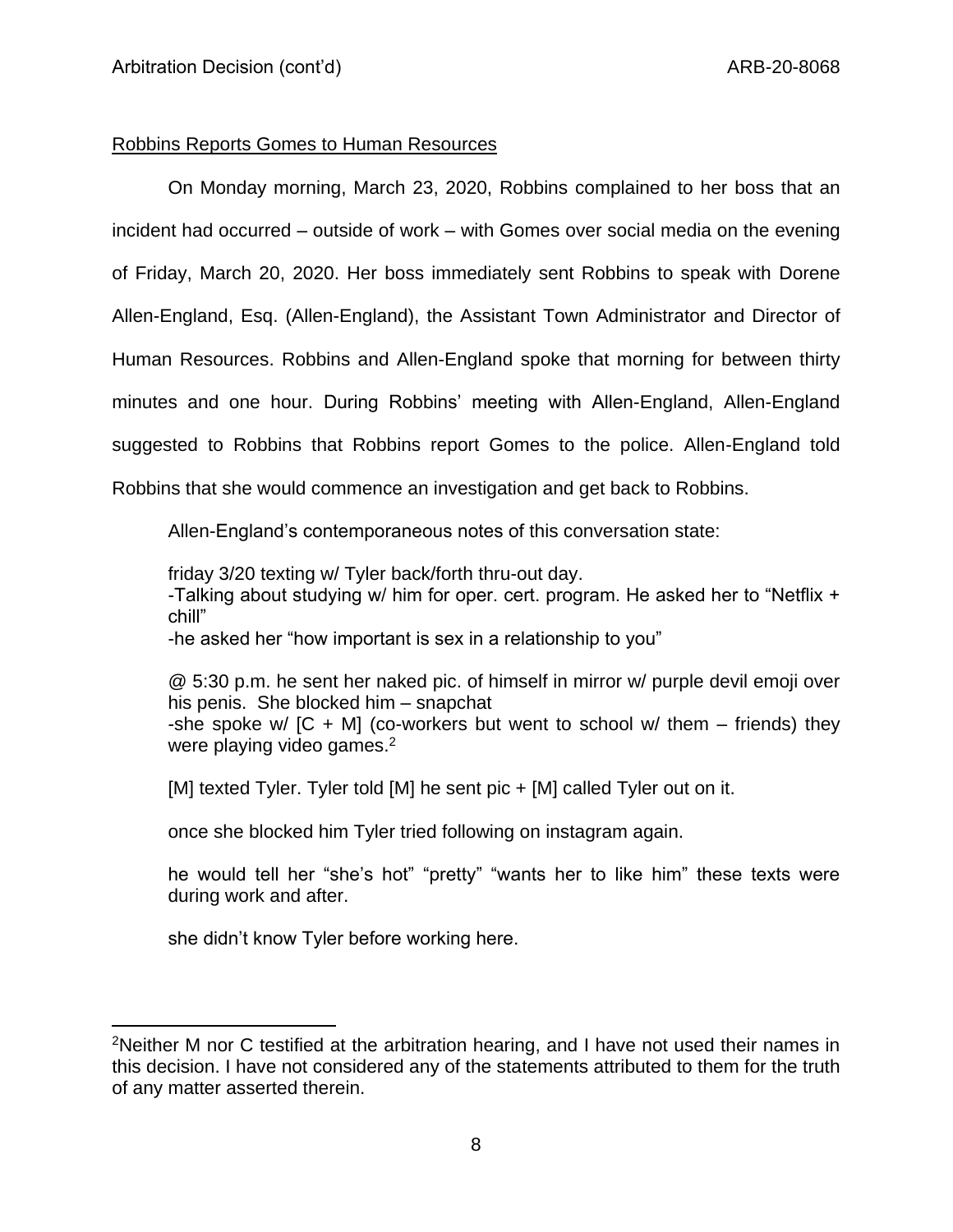# Robbins' Testimony about March 20, 2020 Incident and Allegations against Gomes

Robbins testified that on the evening of Friday, March 20, 2020, she was at her boyfriend's house playing video games. She planned to take a work-related examination to obtain an operator's license and had previously been studying with two friends – M and C – who also worked for the Town. Robbins testified that she contacted Gomes on Snapchat to see if he had a textbook she wanted for the examination and she asked him to help her study with M and C. According to Robbins, Gomes responded that she could come over to his house to watch him be a dad and "watch Netflix and chill," which Robbins testified her "generation" understands to mean "have sex." Robbins testified that a suggestion was made to go to the beach, but she said no. She felt uncomfortable and did not respond.

Robbins testified that approximately thirty minutes later, Gomes sent her, via Snapchat, a photograph of himself standing nude in a mirror with a purple, devil-emoji covering his genitals. Gomes did not expose himself to Robbins. Robbins opined that Gomes could not have accidentally sent this photograph because he would have had to intentionally attach the photograph to the "chat" to send it. Robbins did not preserve the photograph, and she immediately "blocked" Gomes on Snapchat, which deleted the entirety of their prior communications. Robbins did not show the photograph to anyone, but she told M and C about it.

Robbins testified that after this incident – she did not identify when – she removed Gomes from her Instagram account. Both had been "following" each other on Instagram. Robbins testified that Gomes regularly posted images on his Instagram account that included revealing "mirror-selfies." Unlike with Snapchat, Robbins did not explain why she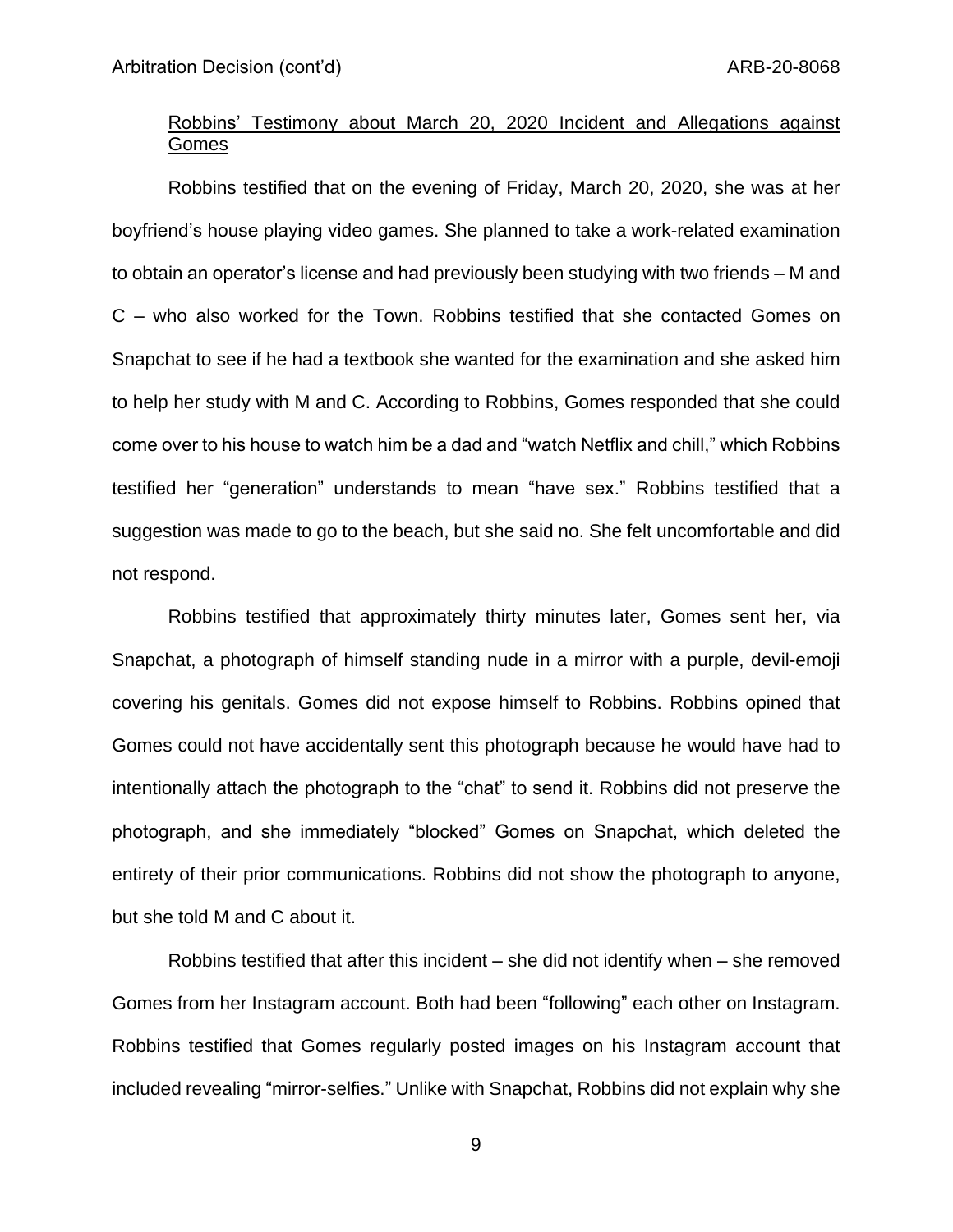never preserved or produced any of their Instagram communications. Robbins did not testify about any additional attempts by Gomes to communicate with her after March 20, 2020.

Additionally, Robbins testified that during a "normal conversation" Gomes asked her if sex was important to her in a relationship, which Robbins found "kind of weird." She appeared to attribute this question to a social media exchange, but she did not identify when that exchange occurred; she did not include this question from Gomes in her testimony about the events of the events of March 20, 2020. Robbins also testified that in or around February 2020, Gomes made comments to her over Snapchat about her looks, but she did not testify about these comments with specificity.

#### Allen-England's Testimony about Meeting with Robbins

Allen-England testified that Robbins explained to her that Robbins was at her boyfriend's house texting back and forth with Gomes when he made the Netflix comment. Allen-England did not associate "Netflix and chill" with sex until Robbins explained to her that Robbins associated "Netflix and chill" with sex. Thirty minutes later, Robbins received the devil-emoji photograph. During this conversation, Robbins revealed to Allen-England that Gomes had made prior comments to her of a sexual nature. Robbins told Allen-England that Robbins had told M and C about the March 20, 2020 incident. Allen-England told Robbins that she would investigate and get back to Robbins.

Robbins' Communication with C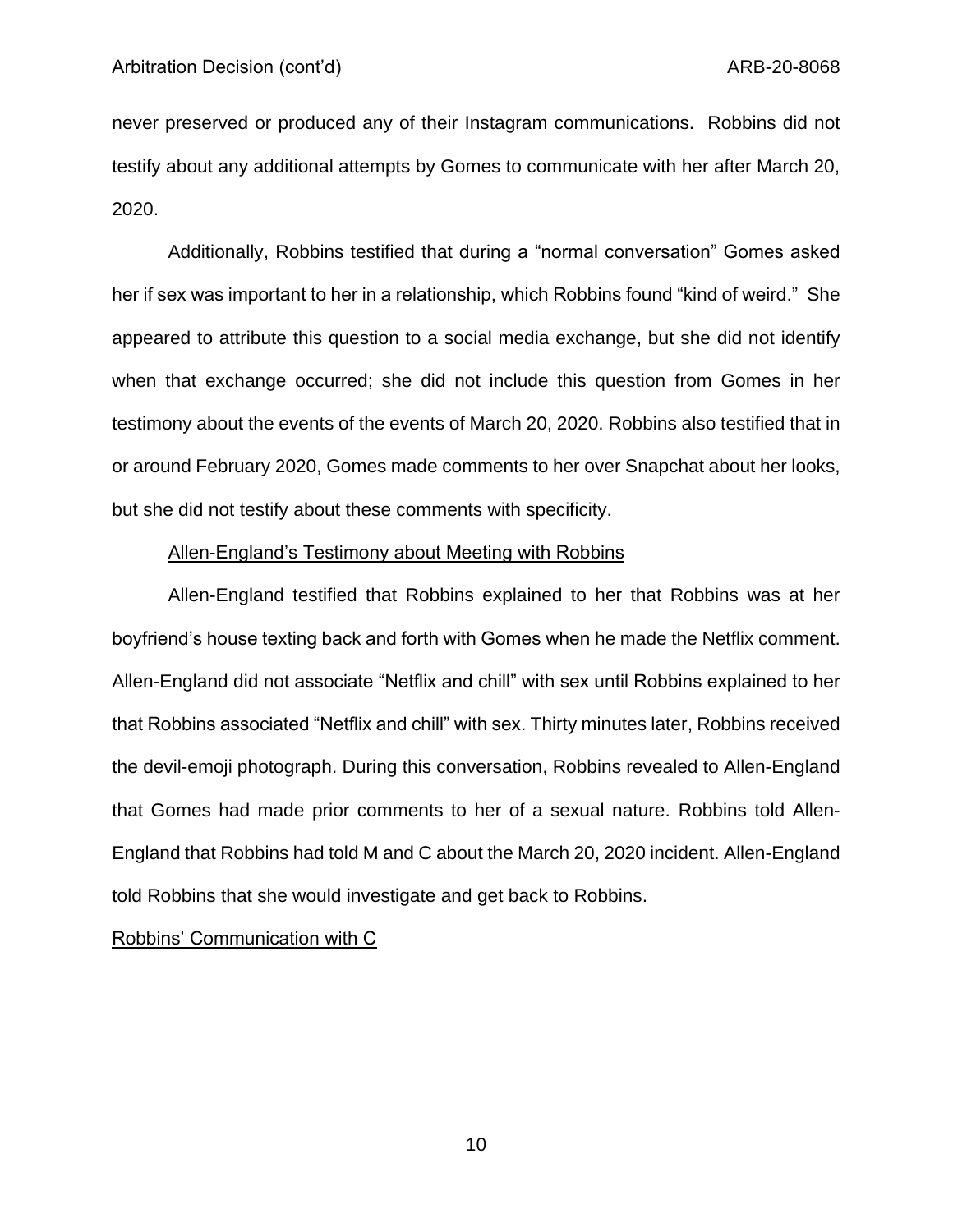On or around Sunday, March 22, 2020, Robbins communicated with C about

Gomes over Snapchat.<sup>3</sup> Robbins made the following relevant statements:

• I had to block Tyler and I'm not sure if I should report or not

•I was trying to just be nice and talk with him and he started asking how important sex is in a relationship to me and stuff like that then sent me a naked picture with an emoji over his dick

•I blocked him so I don't have anything he said to me He admitted to sending the picture to [M] He said he "sent it to his recents"

•I was really uncomfortable

•And when he was asking about hanging out he asked where to go and I'm like maybe the beach it's my favorite but not if it's windy because my hairs a mess and I'm my chapstick and he was like well don't wear it I don't like the feeling of it anyways [sic]

Like we aren't hanging out to do stuff

I thought I gave him one of my old wastewater books so I was going to study with him with it but he doesn't even have it it's in my car

So that was the reason behind hanging out but after that never

•He's always like come Netflix and chill

Then he told me he has a "crush on someone" even tho he has Courtney

 $\cdot$ I did I just would friend zone him and say we can be friends<sup>4</sup>

•No matter what he said I would friend zone him because 1) I have a boyfriend 2) I don't have feelings for him

•He asked me about if I ever thought about him in that way and what it was like I go if I meet someone I find attractive I think of scenarios of being together but it's not like I stay on them and told him even if I did think about him in that way they're thoughts and have nothing to do with real life

•I would always bring him back to the friend zone or change topics….

<sup>&</sup>lt;sup>3</sup>This is the only social media communication in the record. The parties agreed that C's statements in this exchange would not be admissible for the truth of any matter asserted therein.

<sup>4</sup>Robbins is acknowledging that she perceived Gomes to be romantically interested in her.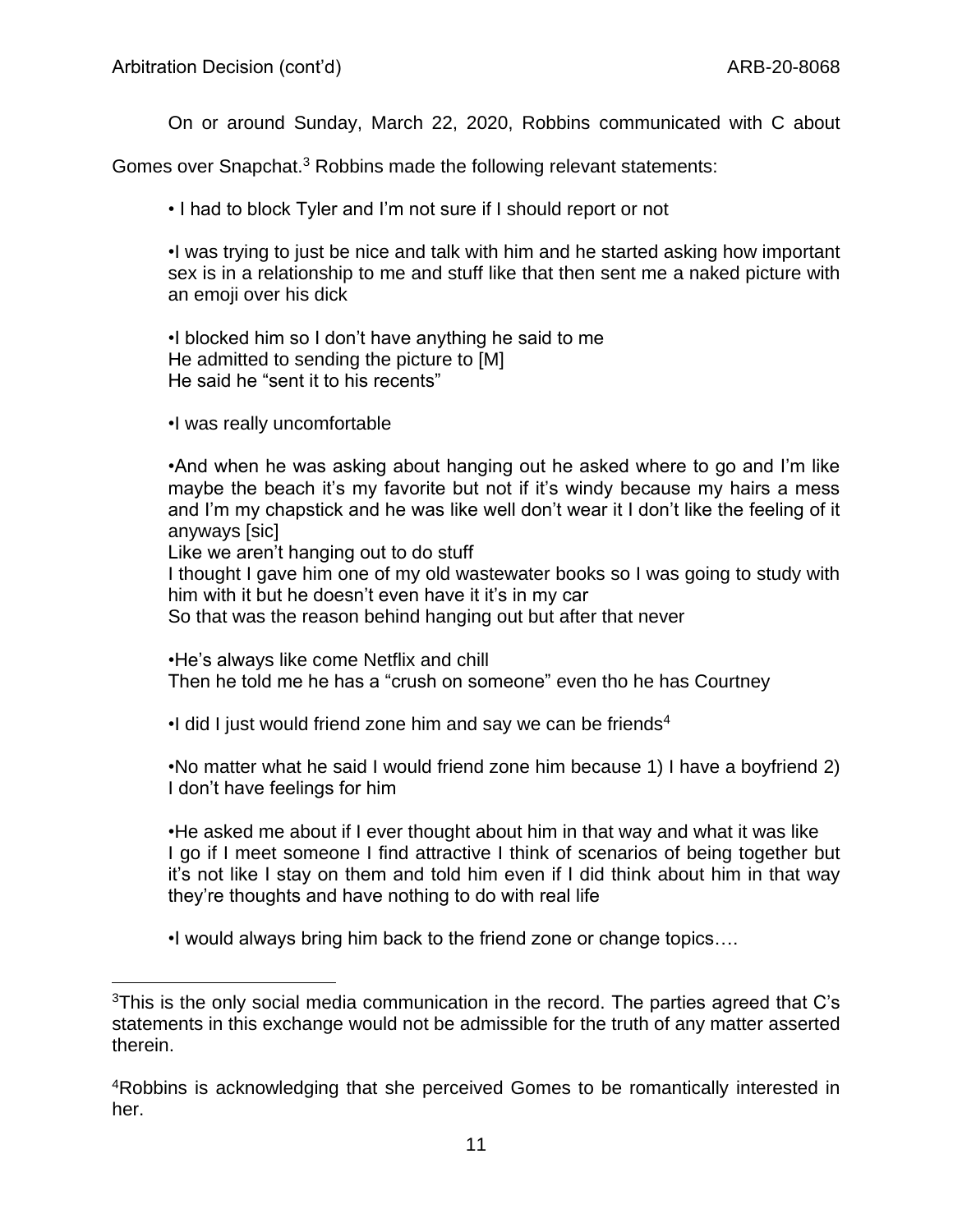He talked about me coming over and I was like wow I think I found summer shorts for work finally trying to change the subject because we all know work shorts are to the knees…

Idk be never got the hints and was just always uncomfortable. He would ask for mirror selfies and thinks I'm perfect inside and out and he wants to make me like him [sic]

•Should I unblock him and see if he says anything else? Then I can screen shot it and actually have something I kinda wanna tell guy on Monday

•It's scary for me to do that because most guys are bigger than me and I never know if they're going to hurt me. It happens all the time. But I will report him I unblocked him so we'll see how it goes.

•It's just intimidating for me because I'm barely 90 pounds yanno. Tyler just made me uncomfortable and hopefully if I talk to guy and Dorene it'll be alright

## Allen-England Commences Investigation

On March 23, 2020, after speaking with Robbins, Allen-England spoke with M and

C together in her office. Allen-England testified that M told her that he reached out to

Gomes, and Gomes told M that he had sent the photograph to his recent social media

contacts, which included Robbins. Allen-England testified that both M and C reported to

her that Gomes had made comments of a sexual nature in the past about Robbins.

On March 24, 2020, Allen-England spoke over the telephone with Gomes, who

was on parental leave. Allen-England's contemporaneous notes of this conversation

state:

Called Tyler wrongfully accusing me

"not really out of line" -harmless flirting

No word "stop"

Tyler sent pic of baby + then friendly convo. [I] have thought of you before [she said]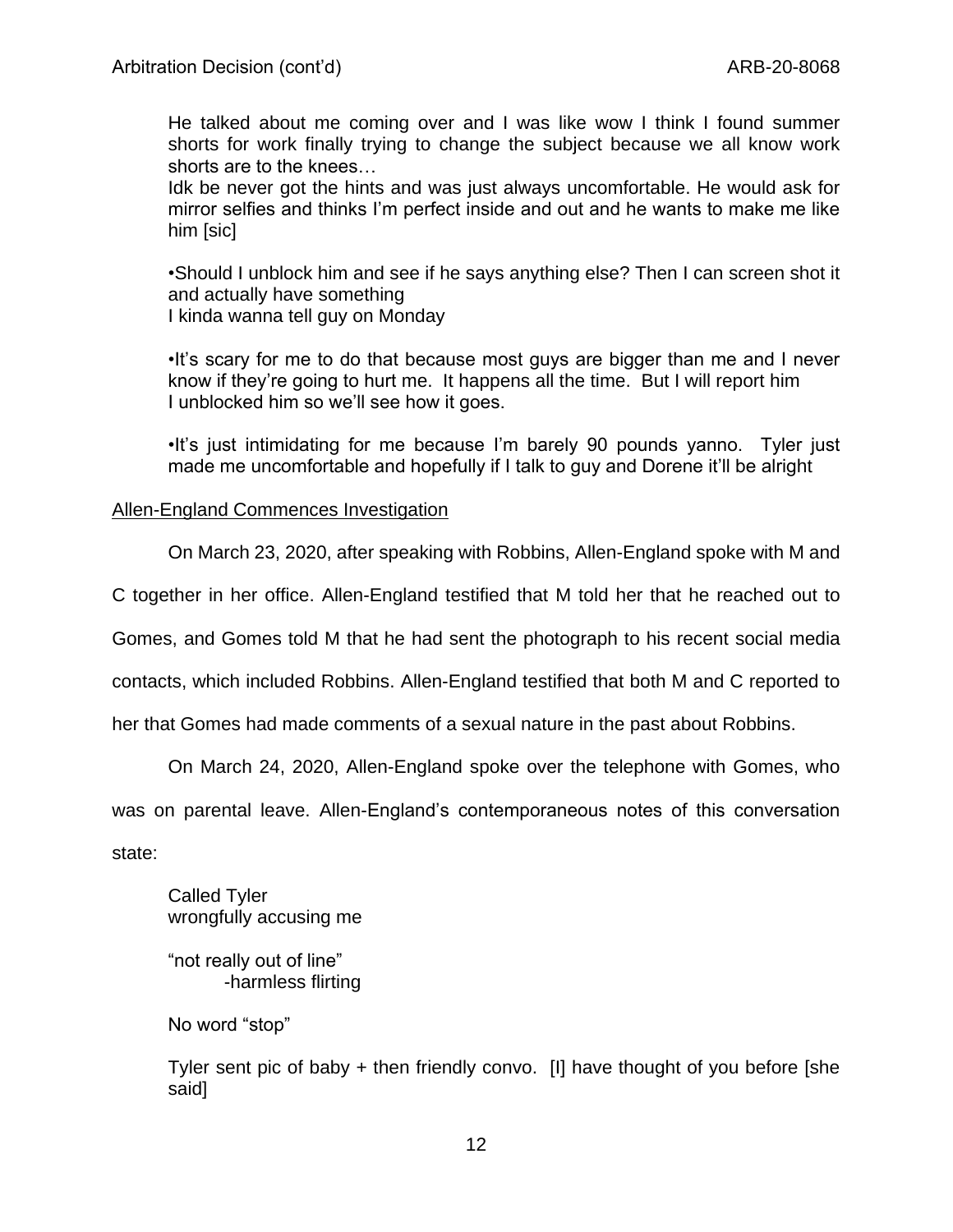She asked to hang out – made plans convo was dead -he accidentally sent pic

[his solution to this] rotate him to another dept. Joking w/ [M]. was an accident pic says. "I like the way my hip looks"

Suspension [said he learned this at my MCAD training]  $1<sup>st</sup>$  time = his solution

Sd "she's cute"

"Girls get benefit of doubt" "mutual to an extent" "coming off as a dickhead" "as a female get way more"

I really apologize I don't mean to be a dickhead

## Allen-England's Testimony about First Conversation with Gomes

Allen-England testified that she called Gomes on Tuesday, March 24, 2020, and told him about the allegations against him. According to Allen-England, Gomes waived his right to Union representation over the telephone; and he told her that he was not really out of line, Robbins had never told him that she wanted him to stop, and he admitted to accidentally sending the picture to Robbins. Allen-England described Gomes in this conversation as "very polite." He allegedly told Allen-England that girls get the "benefit of the doubt" and he apologized to Allen-England if he was coming off as a "dickhead." Allen-England also testified that Gomes said that Robbins had told him in a prior conversation that she found him attractive and thought about him. Gomes suggested that he receive a suspension or be transferred to another department. Allen-England told him she would get back to him.

# Gomes' Testimony about Robbins and First Conversation with Allen-England

Gomes testified that he was attracted to Robbins. He stated that he had asked her if she found him attractive and she had said yes. He acknowledged that he would flirt with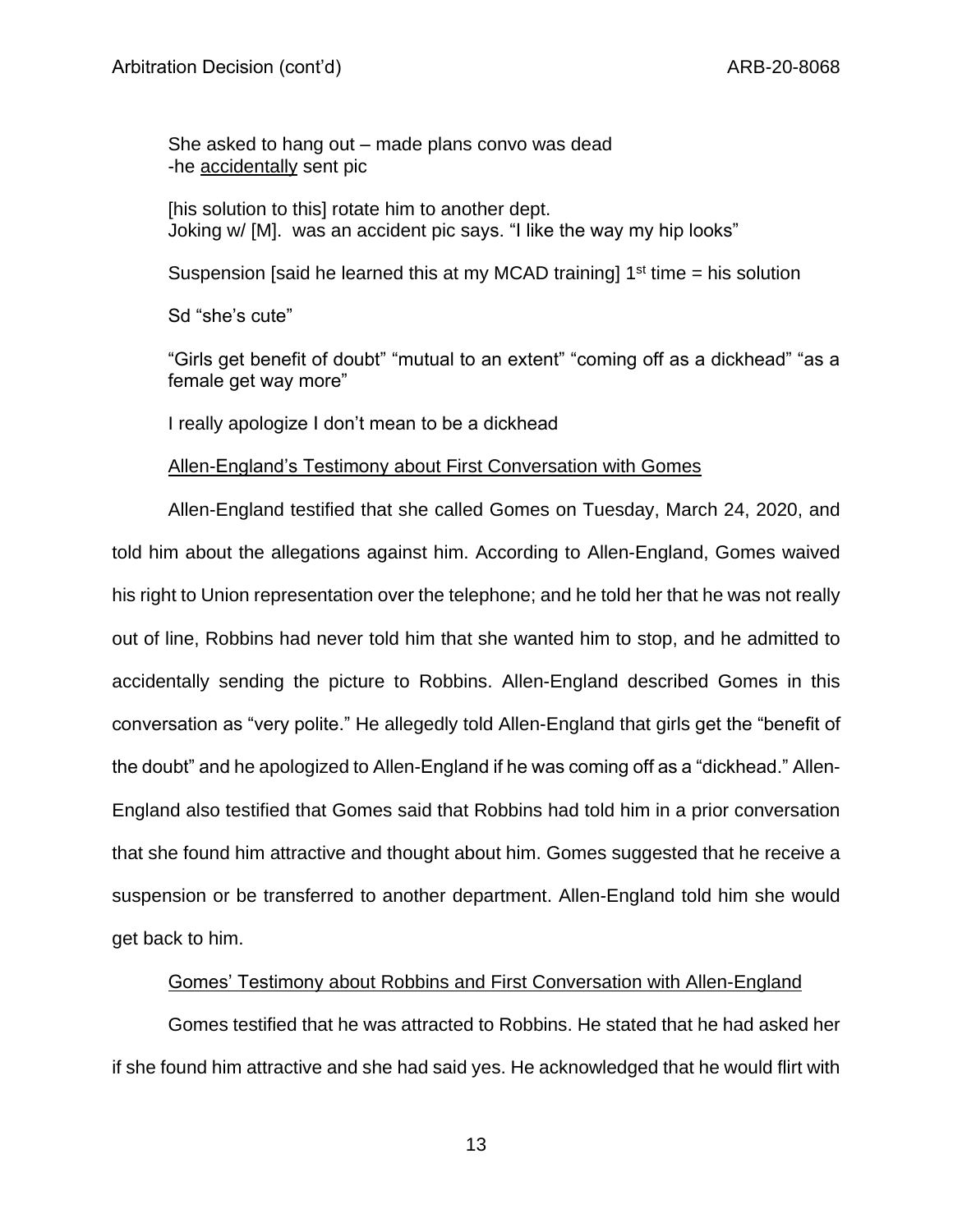#### Arbitration Decision (cont'd) and the context of the context of the ARB-20-8068

her and thought their flirtation was mutual. They sent each other mirror-selfies and other photographs. He testified that he had given her compliments, including that she was pretty and that she was smart. He would have liked to have had a date with Robbins, but he knew that she had a boyfriend. They had discussed hanging out together, but they never got together in person. Gomes testified that he did ask Robbins to watch "Netflix and chill," but he testified that he was inviting her to hang out and did not mean the "modern day intention" that Robbins described in her testimony.

Gomes testified that he discovered on the night of March 20, 2020, that Robbins had blocked him from Snapchat after he tried to reach out to her to ask her a work-related question. He testified that he was playing video games with M, who told him that Robbins had blocked him because of the photograph. Gomes testified that he did not know until then that he had sent the photograph to Robbins. According to Gomes, he meant to send the photograph to his girlfriend, but accidentally also sent it to Robbins. In other words, he meant to attach the photograph, but he did not mean to include Robbins as a recipient.<sup>5</sup>

Gomes testified that he told Allen-England during the March 24, 2020 phone conversation that the photograph was an accident. He admitted to Allen-England that he thought Robbins was cute. He felt he was being treated unfairly and realized he was being "a little aggressive" so he apologized to Allen-England if he was coming across as a "dickhead." He testified that he would have apologized to Robbins once he realized he offended her, but Allen-England told him not to contact her. Robbins never communicated to Gomes that their interaction offended her or made her uncomfortable.

## Robbins Reports Gomes to the Police

<sup>&</sup>lt;sup>5</sup>I note here that the Town waived its right to cross-examine Gomes during the hearing.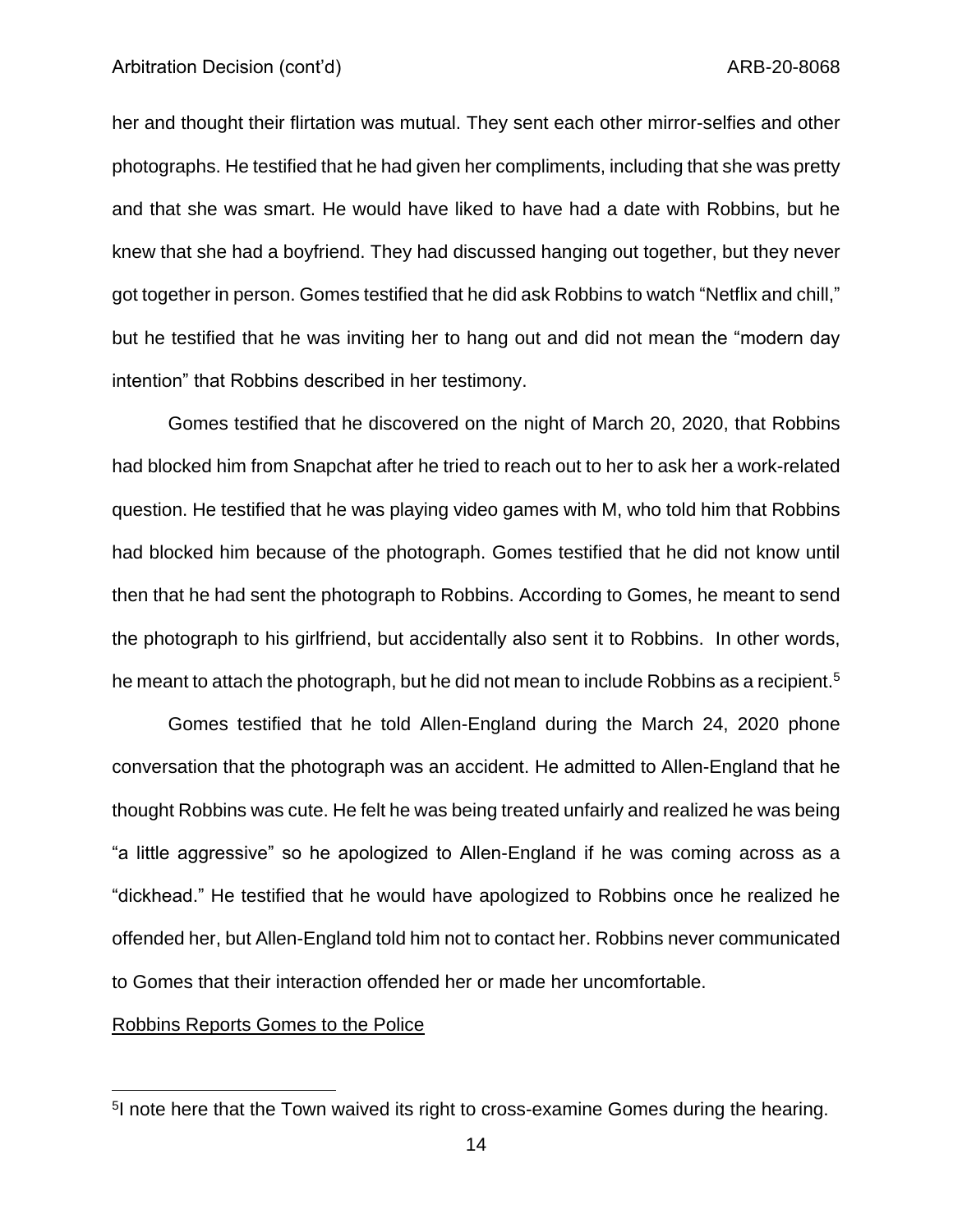On Wednesday, March 25, 2020, at 12:49 PM, Robbins, taking Allen-England's

prior suggestion, reported Gomes to the Wareham Police Department. The officer who

received the complaint noted that Robbins reported no contact with Gomes since the

evening of March 20, 2020. The officer informed Robbins that the officer could not pursue

criminal charges against Gomes.

## Allen-England Concludes Investigation

On March 27, 2020, Allen-England spoke with Robbins over the telephone. Allen-

England's contemporaneous notes of this conversation state:

Tyler texted her baby pics after doctor's visit C sd "so cute. I just want her" he said "we are a package deal"<sup>6</sup> -baby just got her shots. C felt bad  $+$  sd I hope she got something good (treat) after. -Tyler sd "yeah. A tittie"

Tyler asked her if she thought about him she sd yes but she kept saying "we both have people" "I'm not going to break up w/ my boyfriend" -she kept trying to friend zone him  $+$  change the topic

Tyler kept asking her to get together sd "I'm going to make you like me" no convo w/ him after devil emoji pic.

[she started crying] honestly "I feel a little nervous" "All men are bigger than me" "I'm afraid of being alone around him Intimidated

After she blocked him Tyler was driving past boyfriend's house early Wednesday a.m. he lives far from Tyler.

Tyler told [M] he sent pic to his "recents" I asked what that meant "recents" Means last 6-15 people you snapchatted -doesn't know if pic went to all recents or just her

caption on pic was something like "I like how my hair (or hip) looks"

<sup>6</sup>Here, "C" refers to Robbins and not the C who did not testify.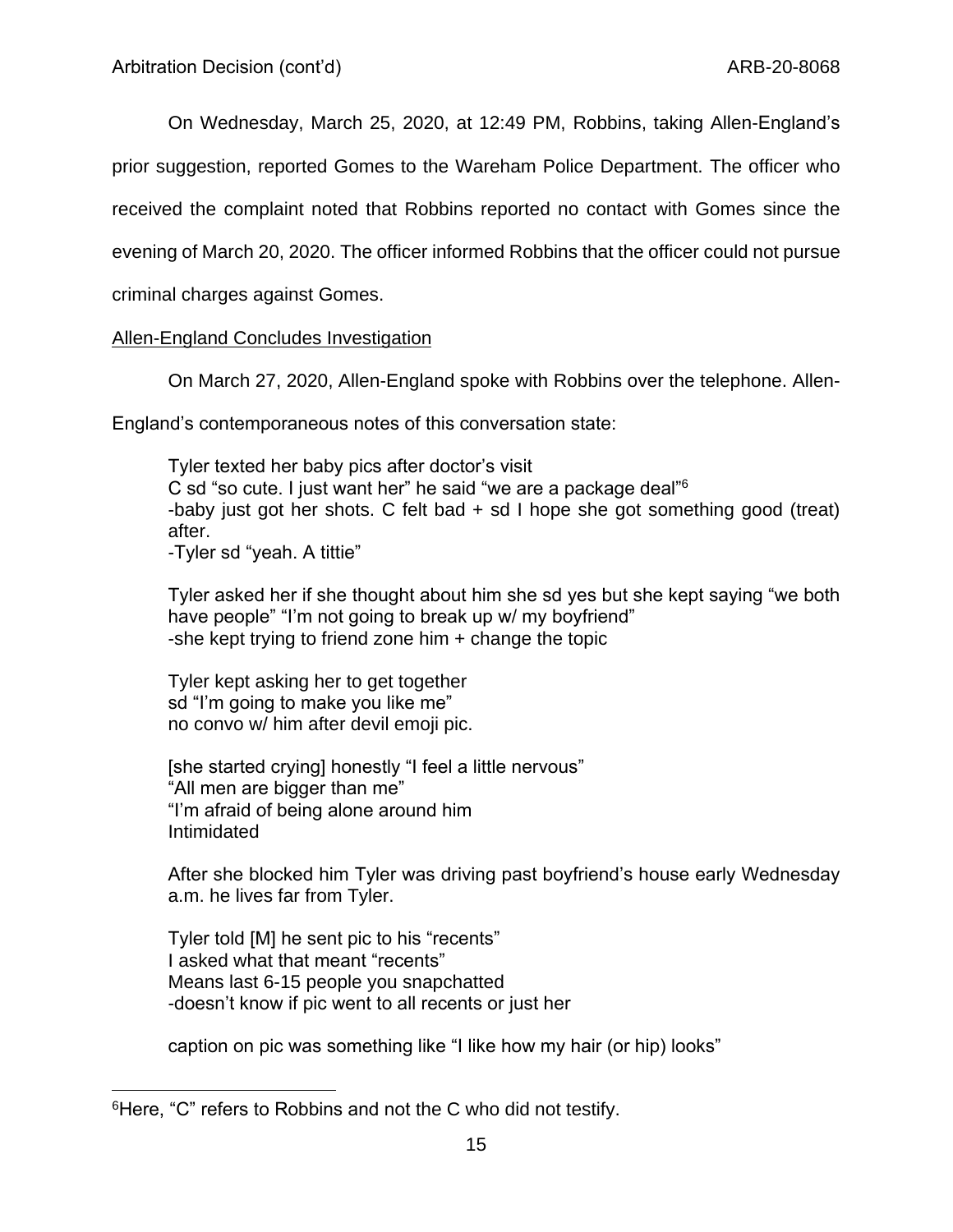[not the first time] Tyler sent her pic months ago of him in a towel + other mirror selfies

She kept dropping hints: -just friends -we have people (boy/girl friends) -I like being just friends

C didn't like how Tyler acted – akward [sic] and uncomfortable

she spoke w/ Zina from WPD re: filing report

## Allen-England's Testimony about Second Conversation with Robbins

Allen-England testified that she asked Robbins if Robbins had told Gomes that she thought about him and found him attractive, and that Robbins said yes, but in the context of Gomes saying that he was going to "make" Robbins like her and in response to Gomes asking Robbins if she ever thought about him. Allen-England asked Robbins if Gomes had made other comments, and Robbins told Allen-England that Gomes had made a comment to Robbins about his daughter getting a "titty" for a "treat" after going to the doctor to get a shot. According to Allen-England, Robbins was crying during this conversation and told her that she was afraid, at which point Allen-England suggested that Robbins reach out to the police.

Allen-England did not testify about the allegation in her notes that Gomes was driving by the house of Robbins' boyfriend. She also did not testify about any efforts on her part to ascertain whether Robbins was the only person to receive the photograph from Gomes.

# Robbins' Testimony about Second Conversation with Allen-England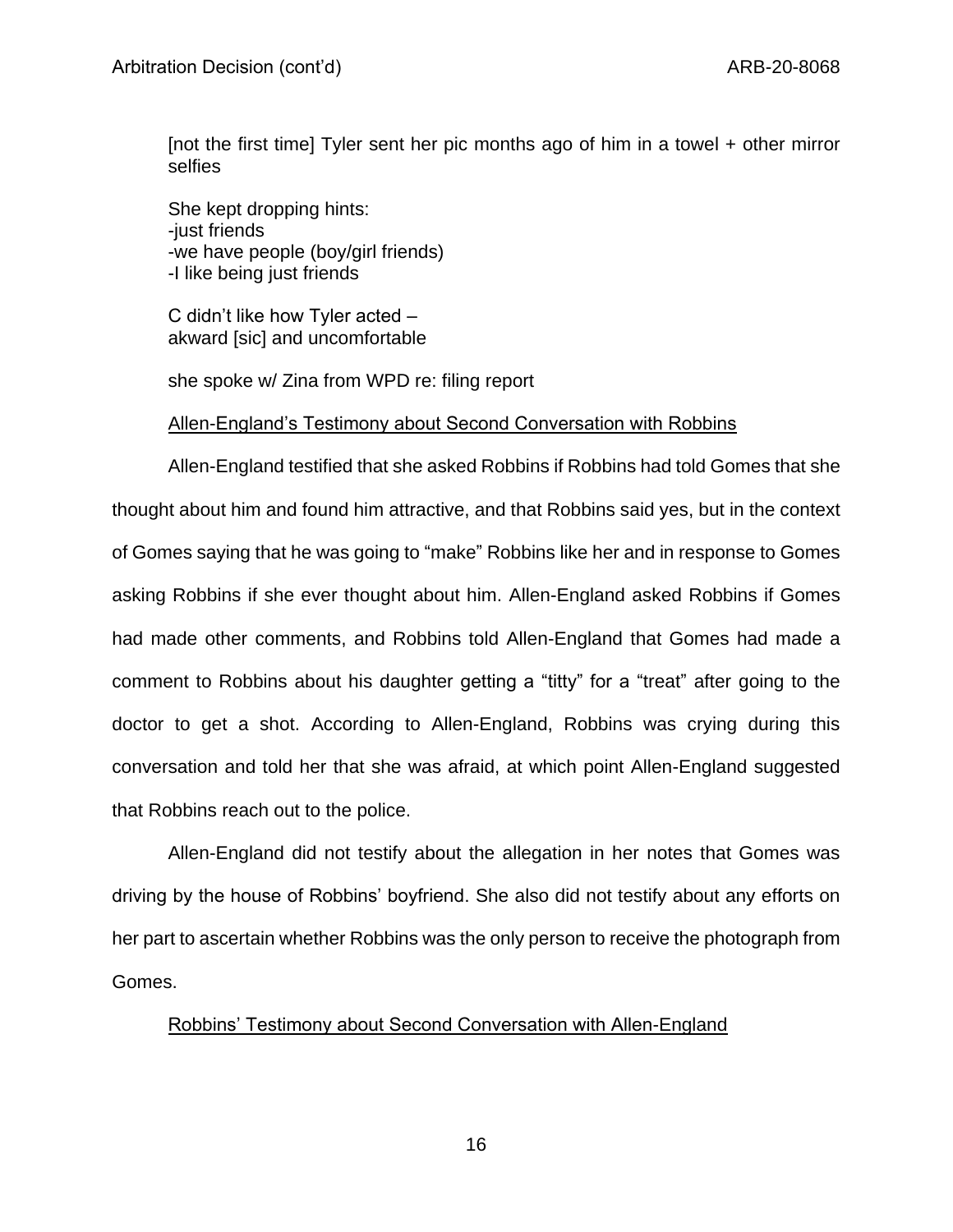Robbins testified that Gomes told her he was going to make her like him at some point over the Summer of 2019; she did not elaborate on the context of the conversation other than to say that Gomes asked her if she liked him, and that Gomes scared her. Robbins testified that she told Gomes he was attractive in response to him asking her, but that she did not think of him that way. Robbins testified that she never talked about sex with Gomes.

Allen-England's March 27, 2020 Conversation with Gomes

On March 27, 2020, Allen-England spoke with Gomes over the telephone. Allen-

England's contemporaneous notes from this conversation state:

Told him conducted 4 interviews that he is entitled to Weingarten or pkge. -he sd he reached out to Tim Roche + Tim sd I didn't interview anyone. they never left the plant -he sd I blocked him from talking to everyone

sd. he wld love to say "you're lying"

Now he plans on taking full 12 weeks out.

Told him we discussed him taking his PTO spread out + then returning He now wants full 12 weeks I told him to send me email confirming his RTW date + that would be the hearing date. -B Marcosa will be in touch for him to pay his deductions.

he was pushy + rude. He will fight termination "gray area"

Allen-England testified that after speaking with Robbins, she exchanged "one or

two" calls with the Union before again speaking with Gomes over the telephone. She

testified that she informed Gomes that she had conducted four interviews, and that he

waived his Weingarten rights. Gomes did not change his initial statement and told Allen-

England that sexual harassment was a grey area. He also said that he wanted to extend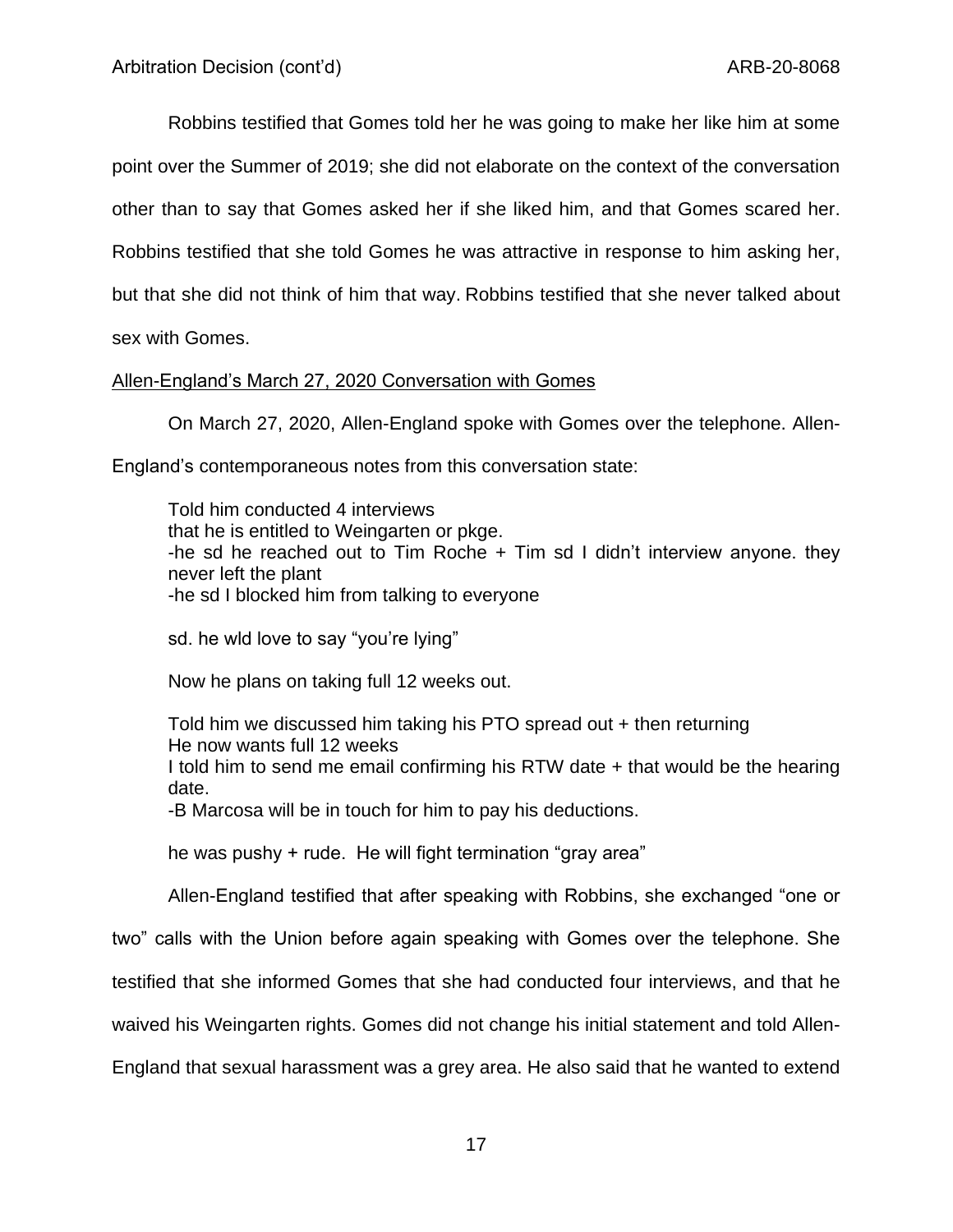his parental leave for the full twelve weeks available to him. Allen-England offered Gomes

the opportunity to resign or face a discharge hearing. According to Allen-England, this

time Gomes was aggressive and rude to her.

## Discharge

By letter dated May 26, 2020, Allen-England wrote to Gomes, regarding

"Weingarten Meeting," that, in relevant part:

On March 17, 2020, you started your eight (8) week parental leave for the birth of your child. Subsequent to the start of your leave, you informed me that you would like to stay out for twelve weeks pursuant to FMLA leave. Your leave will expire on June 9, 2020.

….

Additionally, as we have discussed, we have an outstanding disciplinary issue to address with you. I have scheduled a Weingarten hearing for June 10, 2020 at 10:30 a.m. in room 24 at Town Hall. You must attend the hearing. You have the right to bring union representation if you so choose as the meeting may result in disciplinary action. You must arrange for your union representative to be present.

Until the time of your meeting you are not allowed at WPCF.

By letter dated June 11, 2020 (Discharge Letter), Allen-England discharged

Gomes. The Discharge Letter states, "Pursuant to our meeting today, your employment…

is terminated for cause effective immediately." Allen-England's contemporaneous notes

from this meeting state, in relevant part:

offered 2 weeks pd w/ 1 month health

[Tyler's statement] "super unfair" why was [C] interviewed

"not saying I didn't violate policy" you should reach out to others (T. Roche, Ryan, etc.)

all other employees. I sd no need since he admitted sending a text. Why would I go around the Plant + ask everyone if he sent nudes.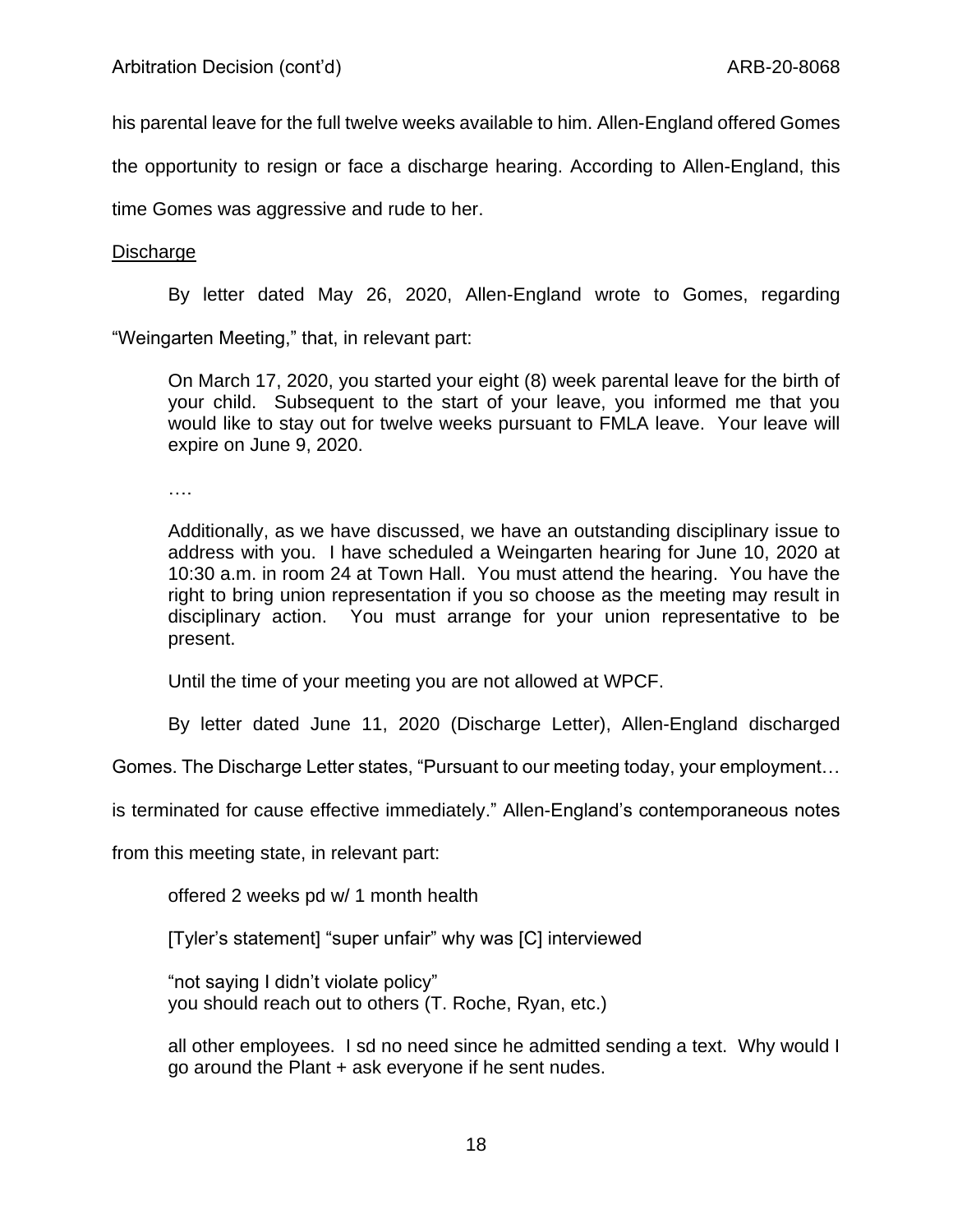"accidental" – not embarrassed at all. not showing anything. middle schoolers wld be embarrassed.

She sd he was attractive. He didn't say anything that "she didn't want to hear"

….

I gave him termination letter w/ unemployment but told him we will fight benefits since he was terminated for cause -he blatantly violated our MCAD policy – which he admits doing

We agreed to waive Grievance steps + go right to arbitration

## Allen-England's Testimony about Discharge of Gomes

Allen-England testified at the arbitration hearing that she explained to Gomes during the referenced meeting that he was being discharged for violating the Policy and that this explanation was captured in her contemporaneous notes of that meeting. Allen-England testified that she discharged Gomes because he egregiously violated the Policy by sending a nude photo to Robbins in March 2020, and by various comments and exchanges with Robbins that occurred in person and on social media dating back to the Summer of 2019. Further, Gomes was on notice of the Policy, and he was unapologetic about his conduct. Gomes told M that he sent the photograph to his "recents" but told her that he sent it accidentally. Allen-England testified that she found the comments he allegedly made scary. Additionally, Allen-England opined that the occurrence of any misconduct outside of the workplace did not matter because both Gomes and Robbins are employees.

Allen-England testified that this meeting was an opportunity for Gomes to tell her his side of the story and that he admitted to violating the Policy. She testified that Gomes stated that he did not tell Robbins anything that she did not want to hear. Gomes stated that he was being treated unfairly and questioned why Allen-England had spoken to [C]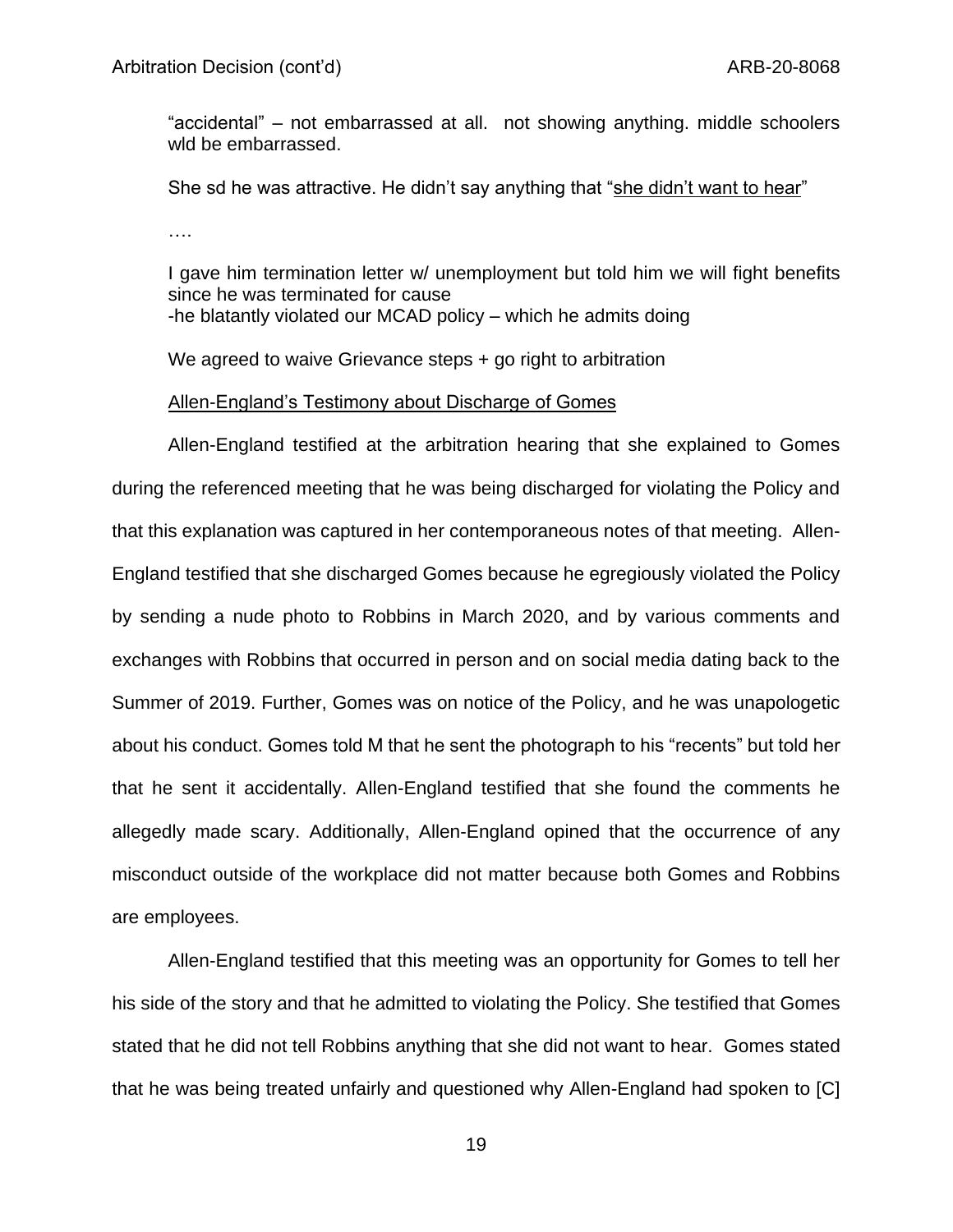and asked Allen-England to speak to additional employees, which Allen-England refused to do. Allen-England testified that although she already concluded that Gomes had violated the Policy, she had not yet decided to discharge him. At the conclusion of this meeting, the Union and the Town agreed to waive the grievance process and proceed directly to arbitration.

### Robbins' Statement

After Allen-England discharged Gomes, she asked Robbins to prepare a written statement summarizing her allegations against Gomes. In her testimony, Allen-England did not explain why she waited to take a statement from Robbins until after she discharged Gomes. Allen-England did testify, however, that she intentionally limited the documents in this matter to her investigatory notes. On June 17, 2020, Robbins submitted the following statement to Allen-England:

When I started working at the Water Pollution Control Facility, I was met by the people whom I would now work with. At first I was nervous being one of the only girls that would be working in the lab or with equipment (as an intern). Soon I realized there was nothing to worry about. These men met me with nothing but kindness, compassion, and support. They taught me and didn't make me feel uncomfortable or less than them for not knowing as much. I worked in this environment for a few months until I started working in the office more for my Senior Project. After school was over I returned to a full time Wastewater Intern working with the men I had worked with before.

I met Tyler when I was still partly working in the office for my year-long project. I thought he was nice and he seemed like a good addition to the team. We had what I considered a friend relationship. We would talk, share jokes, snapchat, and sometimes work together. Progressively through these friend conversations on social media he would say things like "you're so perfect" "you're beautiful," send heart eye emojis and I took it as a compliment (as selfish as it sounds) and would reply with a "thank you" or "you're so kind." Many times I would try to change conversation and when I would change the conversation it would be to the weather, how work was going, how the day was going, or other small talk topics. He tried talking to me one day while working on my Bacteria Project and as we kept talking he brought up he is a "sex addict." During this I felt my cheeks get red with embarrassment and not knowing what to say back to [a]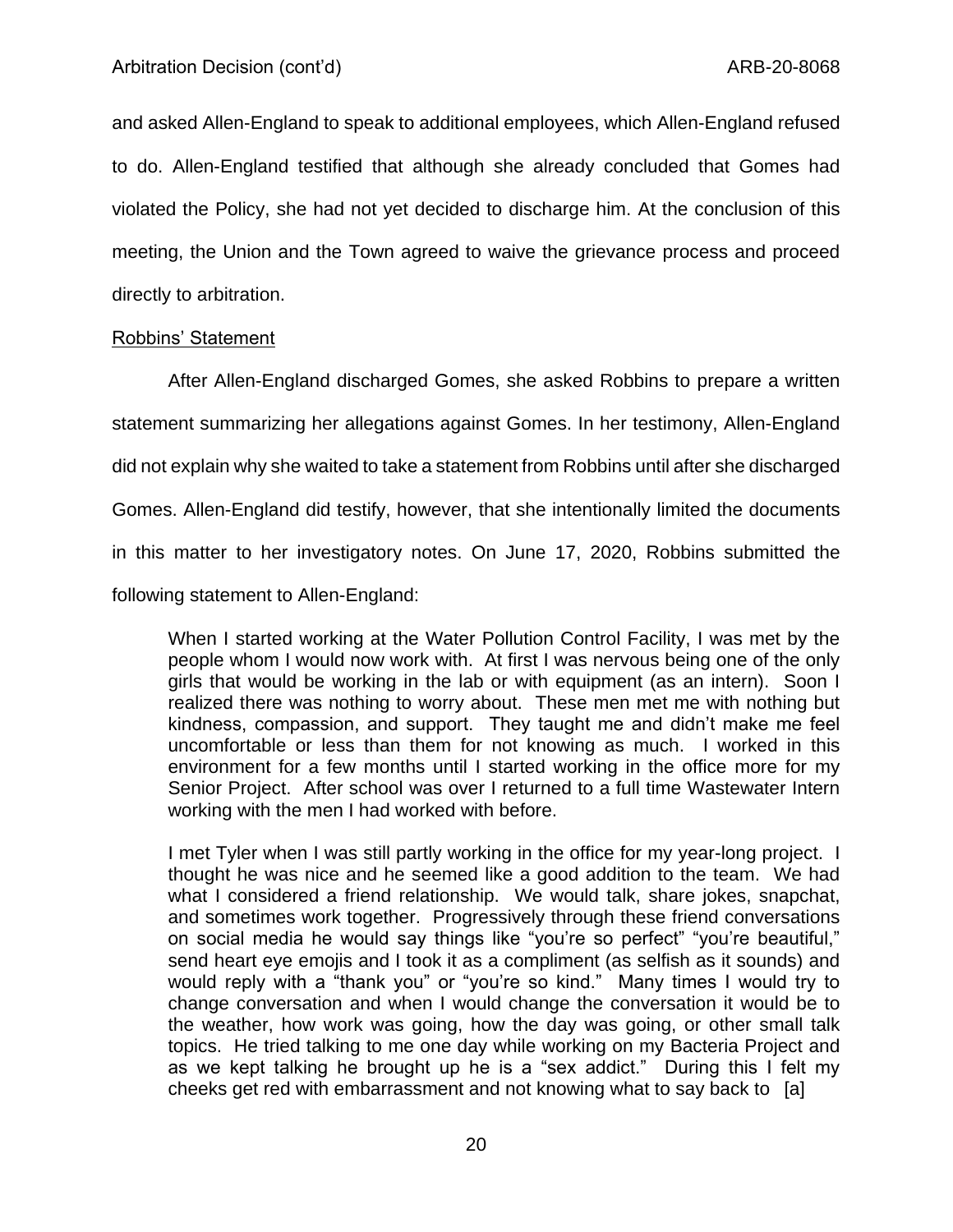comment like that. I felt like confused on why he was saying this to me and what triggered it. I didn't know he had talked about me until he told me to my face that "everyone here likes you" in the way he did. I would try explaining to him I have a significant other and that I felt he was too old for me. I would try and express my discomfort, embarrassment, and anger in any positive way to change the situation that I could.

He had said to me before he wishes "I wanted to be with him." This is when I noticed it was more than a friendship he wanted. It was making me feel uncomfortable, and I worried it would impact how the people I worked with thought of me. I thought they would think it's okay to talk to someone like that or they would say those things to me too. Tyler knew I was in a relationship because my significant other was seen on my social media and he would come for lunch when I worked on Saturday. Tyler disregarded and seemed to discredit my relationship because he didn't like him and would continue to make advances. These advances would be shirtless pictures, pictures right after he was done showering, and comments regarding sexual activities.

When I stopped working at the Water Pollution Control for roughly 6 months we would talk here and there about work, life, and it seemed like his advances would stop. I came back to the Facility as a part-time worker in Late February. By the end of March, we had sexual harassment training we all attended. I remember I had asked Tyler (and 2 other friends at the Facility) if he would help me review wastewater so I could retake the test and get my license to operate and that's when he would say things like "you can watch me be a dad" "we can watch Netflix and cuddle" or "Netflix and chill." These advances made me very uncomfortable and upset. I again felt like my space, my job, and my mind was invaded. I had never had a problem with anyone else I worked closely with making remarks to me or about me. It made me question my value as a person and a worker.

Not too long after I had asked him to help me study, around  $5 - 6$  pm on a Friday, Tyler sent me a picture over the snapchat text of him naked with an emoji, the purple devil, over his genitals. Immediately after this I blocked him and that following Monday reported it to my boss and HR. He tried to bribe my significant other for \$500 for me to redact my statement.<sup>7</sup> Tyler said it was "his (my significant other's) fault" I blocked him. I took this as him trying to invalidate how I feel and like he was trying to cover something. I had felt violated and disrespected. I felt uncomfortable and angry that he didn't get the message I wanted to be just friends. I felt like he didn't understand I have a voice too and this wasn't okay. He had sent me pictures with a towel almost covering nothing on his body, him shirtless and pictures like that before. I had never sent anything back or like that to engage in or start the conversation. I had thought when Tyler's child was born the advances would stop because priority's change but

<sup>7</sup>Robbins did not testify regarding this allegation.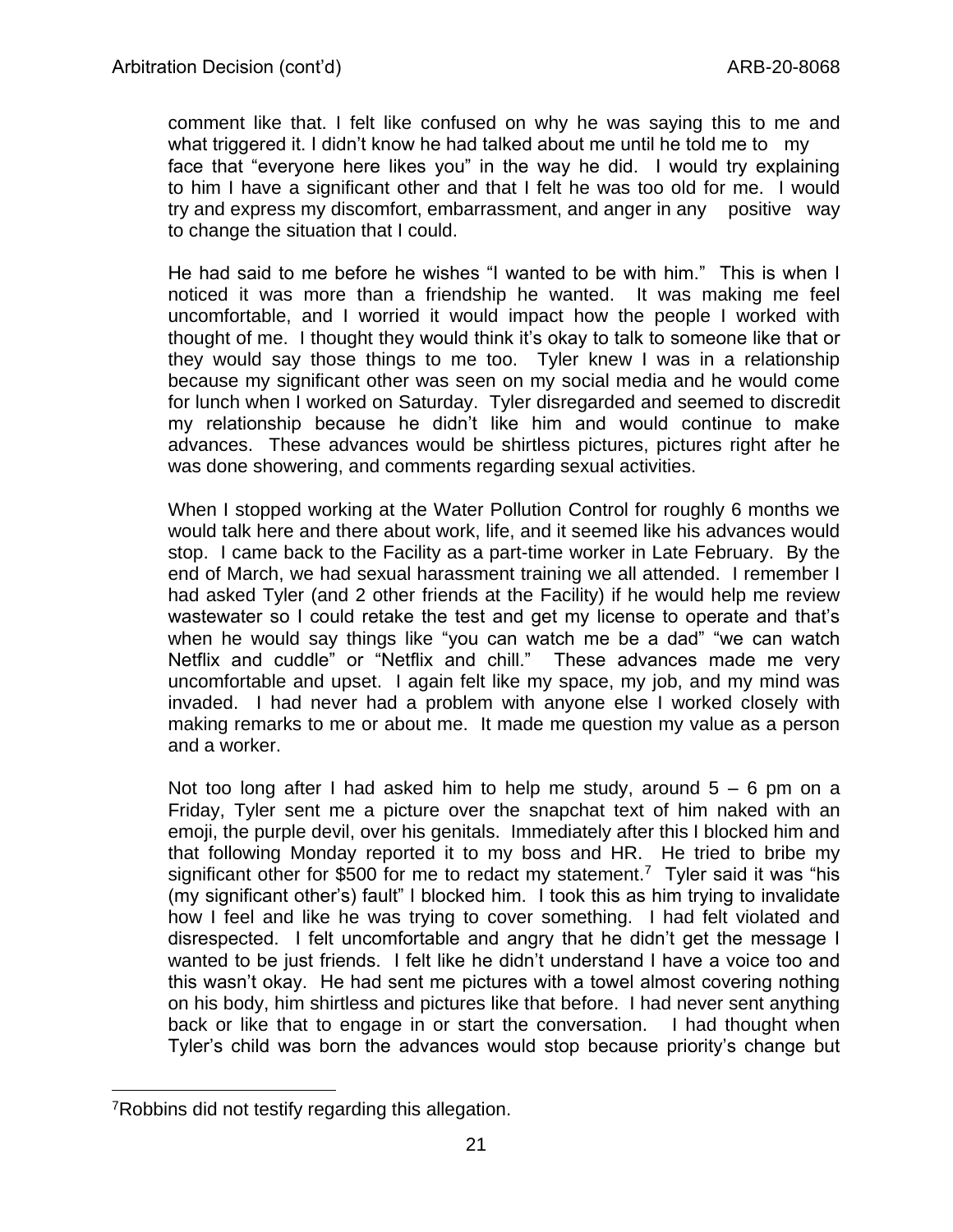they didn't stop [sic]. If anything he used his leave to engage in this behavior more. He would use that as an excuse to "come see him" or "watch him take care of the baby."

I had known Tyler had talked to other women this way considering when we would talk about celebrity influencers he would bring up girls and talk about how "bad" they were or how "thick" they were. He would talk about how he watches girl-gamers stream because some girls just show their butt while they tally subscribers. He told me that I could do it because people would watch "just because of your voice." I felt disgusted that he only supports women who feel they need to subject themselves to succeed. I was angry he thought of women in the only way they're pretty or useful is when they're not dressed or close to it. I tried to be a helpful friend, or a good friend at the least, but he wanted more than what I was offering.

## **ARGUMENT**

#### The Town

Gomes violated the Town's Policy. The Town argues that the evidence demonstrates that Gomes began sexually harassing Robbins in the Summer of 2019 when she began her internship at the WPCF, and that this harassment culminated in Gomes sending Robbins a nude photograph of himself on March 20, 2020. Gomes was on notice of the Town's sexual harassment policy, and he received training on that policy in March 2020. Gomes made sexual advances toward Robbins and continued to make advances after she rejected him, which created an "intimidating, hostile and humiliating and sexually offensive work environment" for Robbins.

Gomes is older than Robbins. During the Summer of 2019, Gomes stopped into the lab, where his job did not require him to be, and told Robbins that he was a "sex addict." This flustered Robbins and she did not know how to respond. Gomes did not exactly deny that he made this comment.

During the Summer of 2019, Gomes also told Robbins that, "Everyone here likes you." This statement made Robbins feel that that people at work were talking about her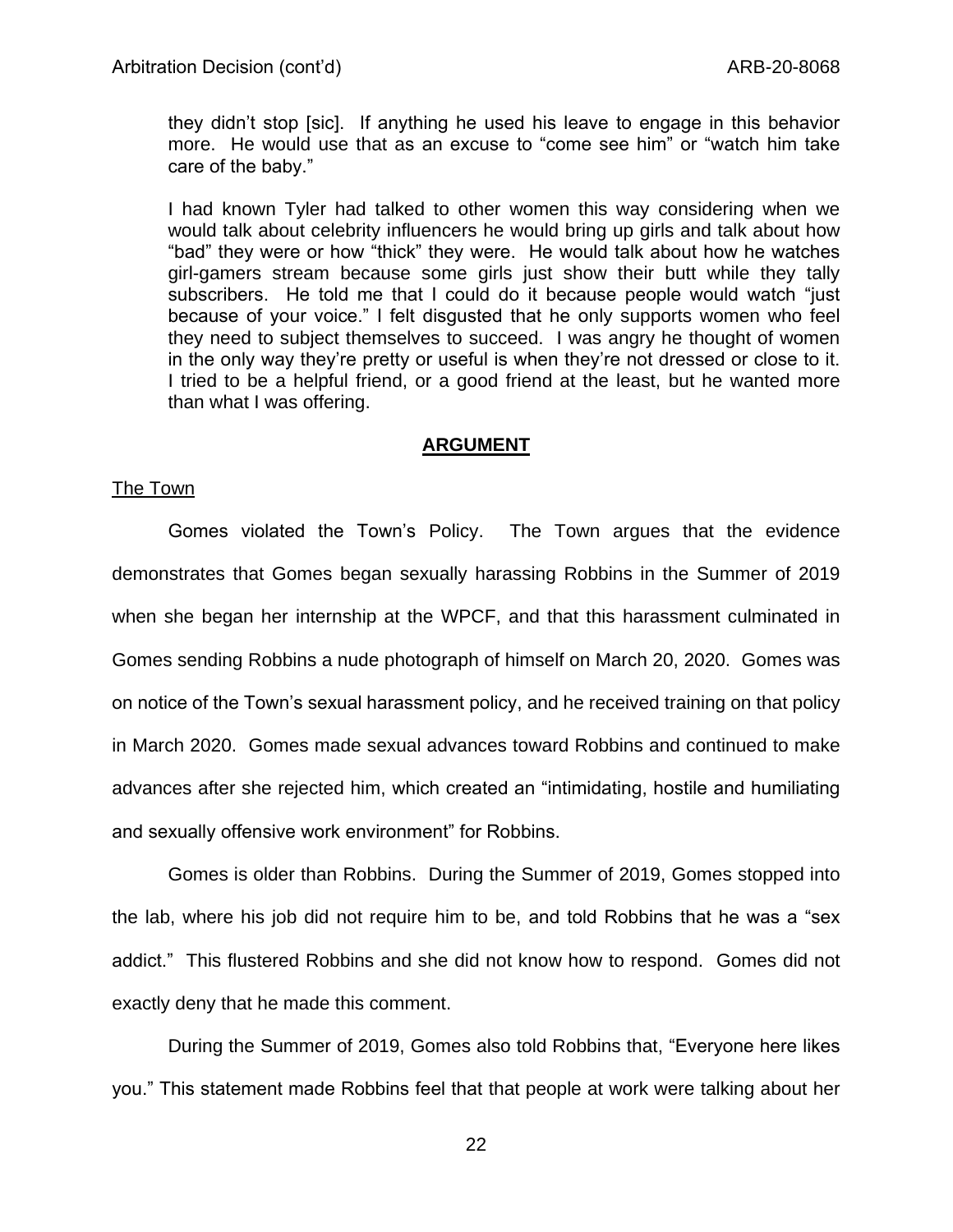and that there was nothing she could do to stop such talk. No employer wants an employee to receive this message at the workplace.

Between the end of Robbins' internship and her return to work for the Town in February 2020, Gomes communicated with Robbins on social media. During this time, he sent her messages that stated, "I am going to make you like me," and "how important is sex in a relationship to you." Gomes also told Robbins that he wished she wanted to be with him. During this period, Gomes also sent Robbins photos of himself shirtless and wearing only a towel.

Gomes acknowledged that he asked Robbins if she thought him attractive, and he attempted to portray his interaction with Robbins to Allen-England as a mutual flirtation. It was clear from Robbins' testimony that this was not the case, and that she had indicated to Gomes that they were both in relationships and she would not cheat on her boyfriend. Gomes did not deny that he told Robbins that, "I am going to make you like me."

Gomes' behavior continued even after his girlfriend had his baby. This is "evidenced by a Snapchat exchange they had after he had taken his new[-]born baby to get shots. Ms. Robbins responded "cute, I hope she got something good (a treat) after." Mr. Gomes' response was "Yeah, a tittie.""

The Town argues that the evidence presented at the hearing clearly proves that Gomes' behavior met the definition of sexual harassment in the policy and created a hostile work environment for Robbins. Prior to March 20, 2020, Gomes shared pictures of a sexual nature with Robbins; he shared pictures of women gamers and commented on their bodies; he told Robbins he wanted to "make" her like him; and he made sexually explicit comments to her, including that he is a "sex addict" and asking her if sex is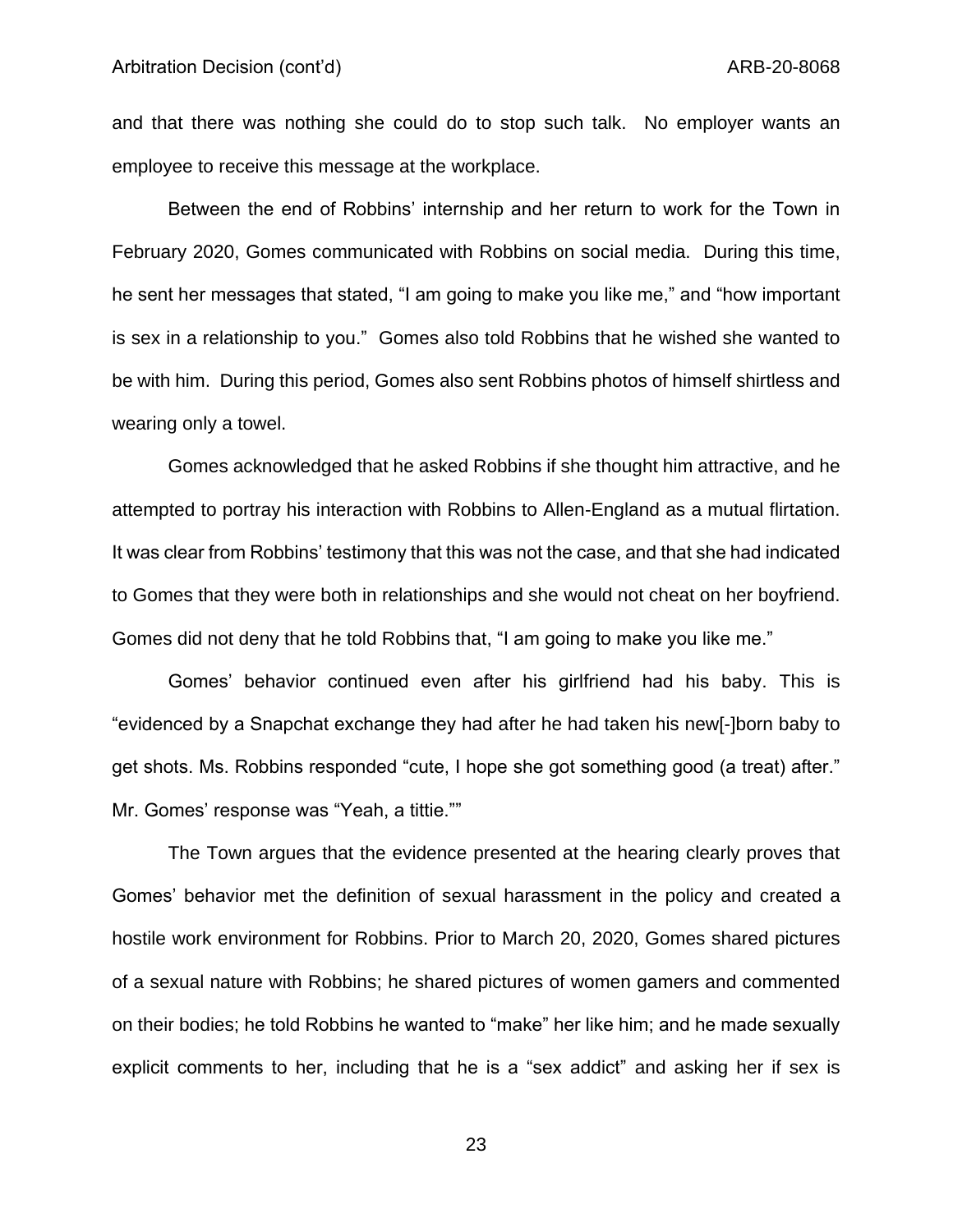important to a relationship. He also made comments about her appearance to her and to others at work.

Gomes humiliated and intimidated Robbins, but she nevertheless tolerated his behavior for the wrong reasons. The last straw came when Gomes sent a nude picture of himself to Robbins on March 20, 2020, after inviting her to watch "Netflix and chill." Gomes acknowledged making this comment and did not deny understanding its slang meaning. He followed this invitation with a nude photograph of himself with a purple emoji covering his genitals. Gomes lacks all credibility in this case.

Allen-England conducted a full and fair investigation. She gave Gomes three opportunities to explain how he "accidentally" sent the picture; he provided no explanation. Instead, he told Allen-England how to discipline him and told her that he did not tell Robbins anything she did not want to hear. He did not deny sending the picture to Robbins, and the investigation revealed that Gomes had been harassing Robbins prior to March 20, 2020. Gomes also attempted to place the blame for his conduct on Robbins and stated that she never told him to stop.

During his first interview, he failed to tell Allen-England that he invited Robbins over to "Netflix and chill." During his second interview, Gomes implied that Allen-England was lying about the witnesses she had spoken with during her investigation. During his third interview, Gomes admitted to violating the policy and again failed to explain how he accidentally sent the photograph to Robbins. Gomes continued to remain unapologetic about his behavior and continued to blame Robbins for his conduct.

The dismissal followed the June 11, 2020 interview, and Allen-England had not made up her mind to discharge Gomes prior to the interview. She explained the reasons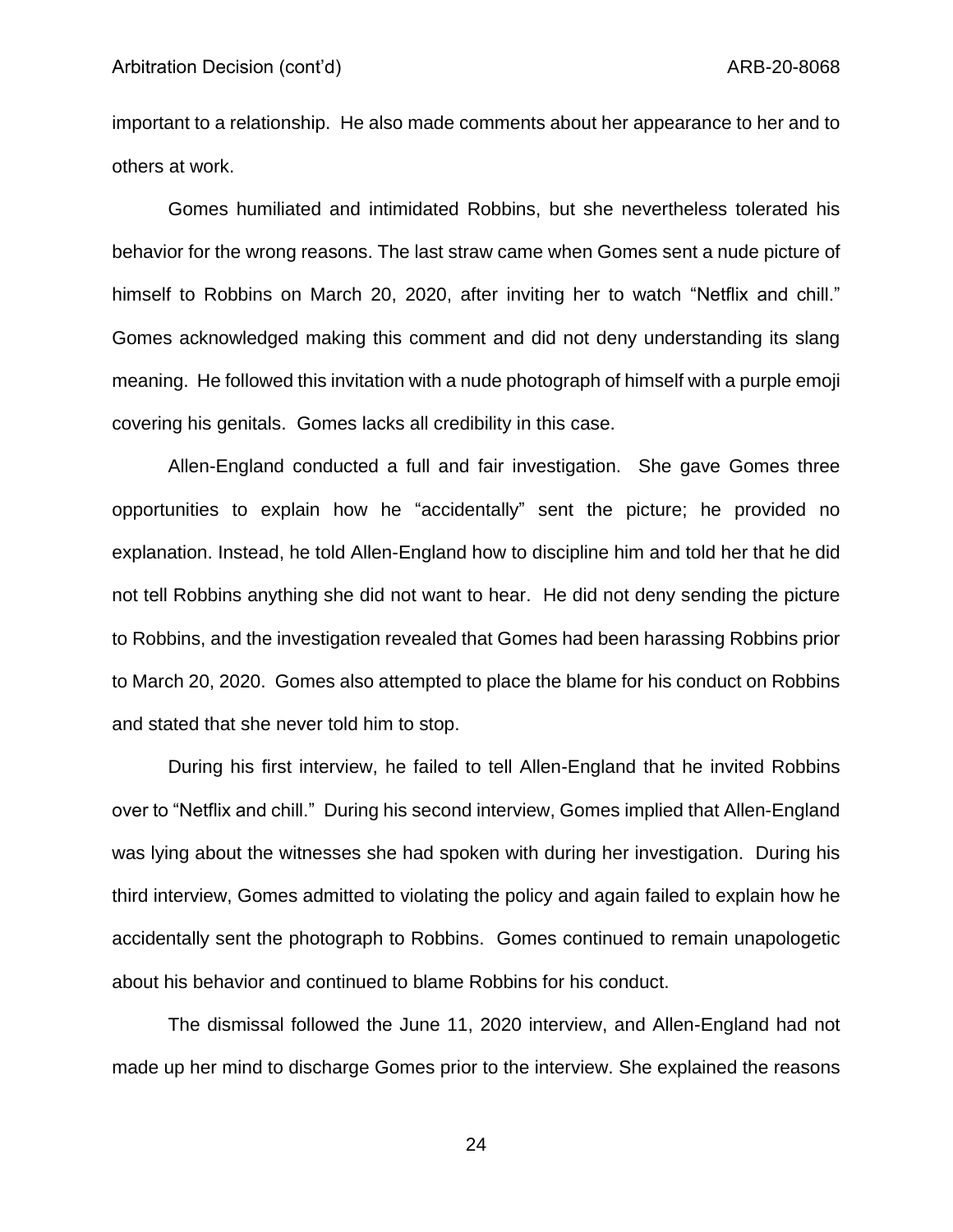for discharging Gomes to him with his Union representative present and presented Gomes with the discharge letter at the end of the meeting.

In conclusion, Gomes sexually harassed Robbins during the summer of 2019, he continued his behavior while she was not an employee of the Town, and his behavior culminated in March 2020. Gomes was not dismissed just for the nude picture he sent or just because he asked Robbins to watch Netflix and chill. He was dismissed for violating the Town's policy. His defense of his behavior and his attitude during the investigation made it clear that he does not comprehend how his actions have impacted Robbins and that he has no remorse or intention of changing his behavior. As a result of his behavior, Robbins believed that she would have to tolerate this behavior if she were to continue to work for the Town.

Just cause exists to terminate Gomes, and the grievance should be dismissed.

#### The Union

The Union argues that this case is basically a "he said," "she said" type of controversy. The discharge letter that Gomes received failed to set forth any facts or specifics of wrongdoing, negatively affecting his right to due process. The investigation was poorly done and failed to conform to the required Seven Tests of Just Cause. The alleged March 20, 2020 photograph would have been sent as part of a conversation outside of work, which falls outside the terms of the policy. Without the photograph, there is no way to determine whether the emoji in the photograph was akin to Gomes wearing a bathing suit or what the photograph represented. The lack of evidence requires one to rely solely on Robbins' testimony about what happened. Human Resources never attempted to obtain a copy of the photograph from Gomes.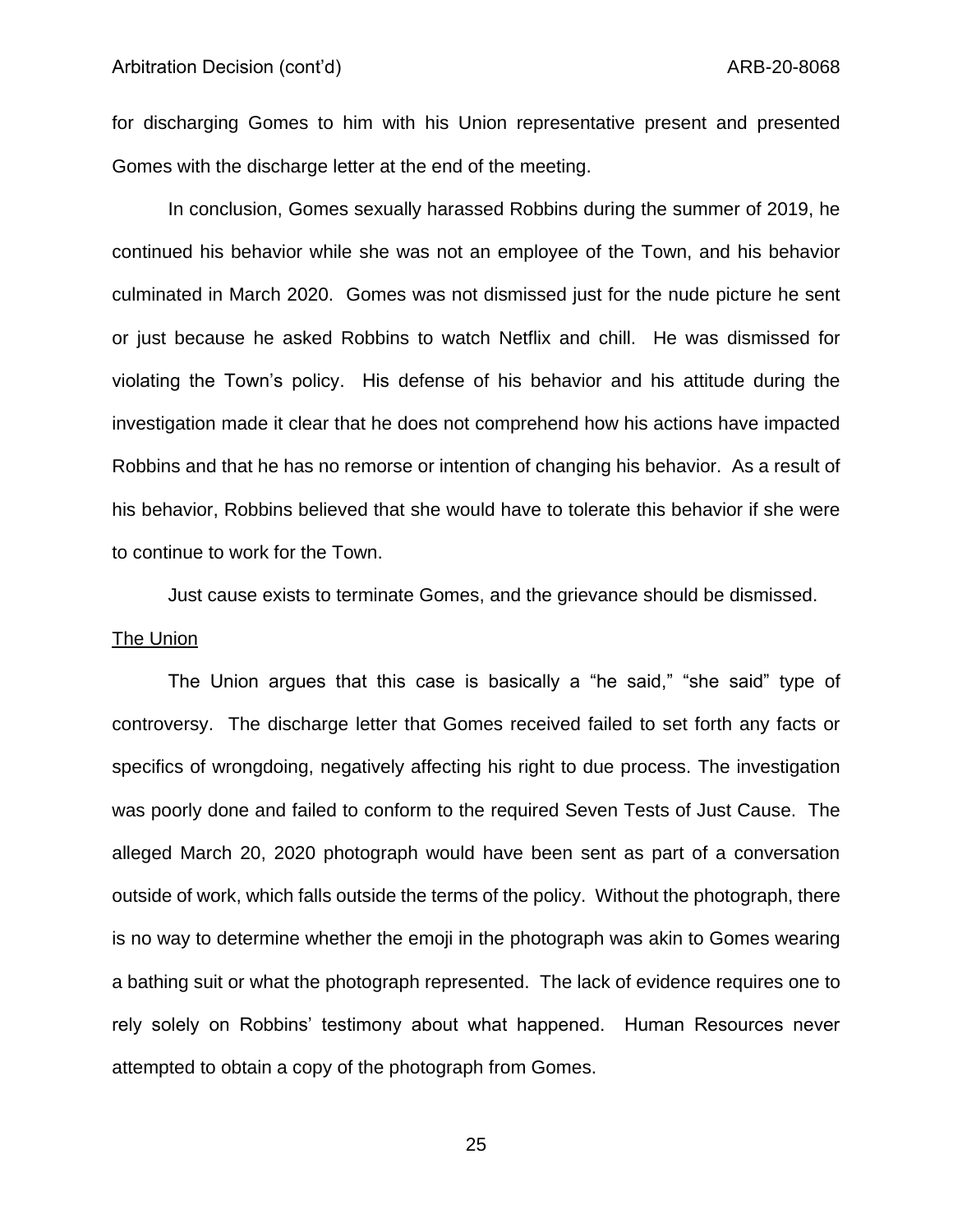Robbins was not a credible witness. She only complained about the March 20, 2020 photograph; she did not complain about any prior alleged incidents and none of those alleged incidents resulted in any unreasonable interference with her work performance or created an intimidating, hostile, or offensive work environment. Robbins did not produce any verifiable evidence of any allegedly offensive communications. Despite Gomes allegedly harassing Robbins for many months, she continued to communicate with him on social media and asked him for help studying.

Allen-England did not explain why her discharge letter failed to set forth the reasons for discharging Gomes. Her testimony produced little evidence to support violations of the policy and her investigation was neither fair nor expeditious. She did not take a statement from Gomes, and Allen-England did not take a statement from Robbins until after she had discharged Gomes. There was no evidence that Gomes knew he could be discharged under the policy for conduct that occurred outside of work. Allen-England never acquired any evidence to prove that Gomes engaged in the conduct alleged against him, and she did not acquire evidence that the alleged conduct affected Robbins' ability to perform her work.

Gomes is being blamed for basically flirting with Robbins. Flirting, which the policy does not define, does not rise to the level of harassment. Phrases such as "you are pretty," "I want you to like me," and "let's watch Netflix and chill" do not lay the foundation for terminating Gomes under the policy. Allen-England's investigatory notes also demonstrate poor investigatory skills. Gomes explained that he sent the photograph accidentally, and Allen-England did not make any effort to corroborate or refute what Gomes told her.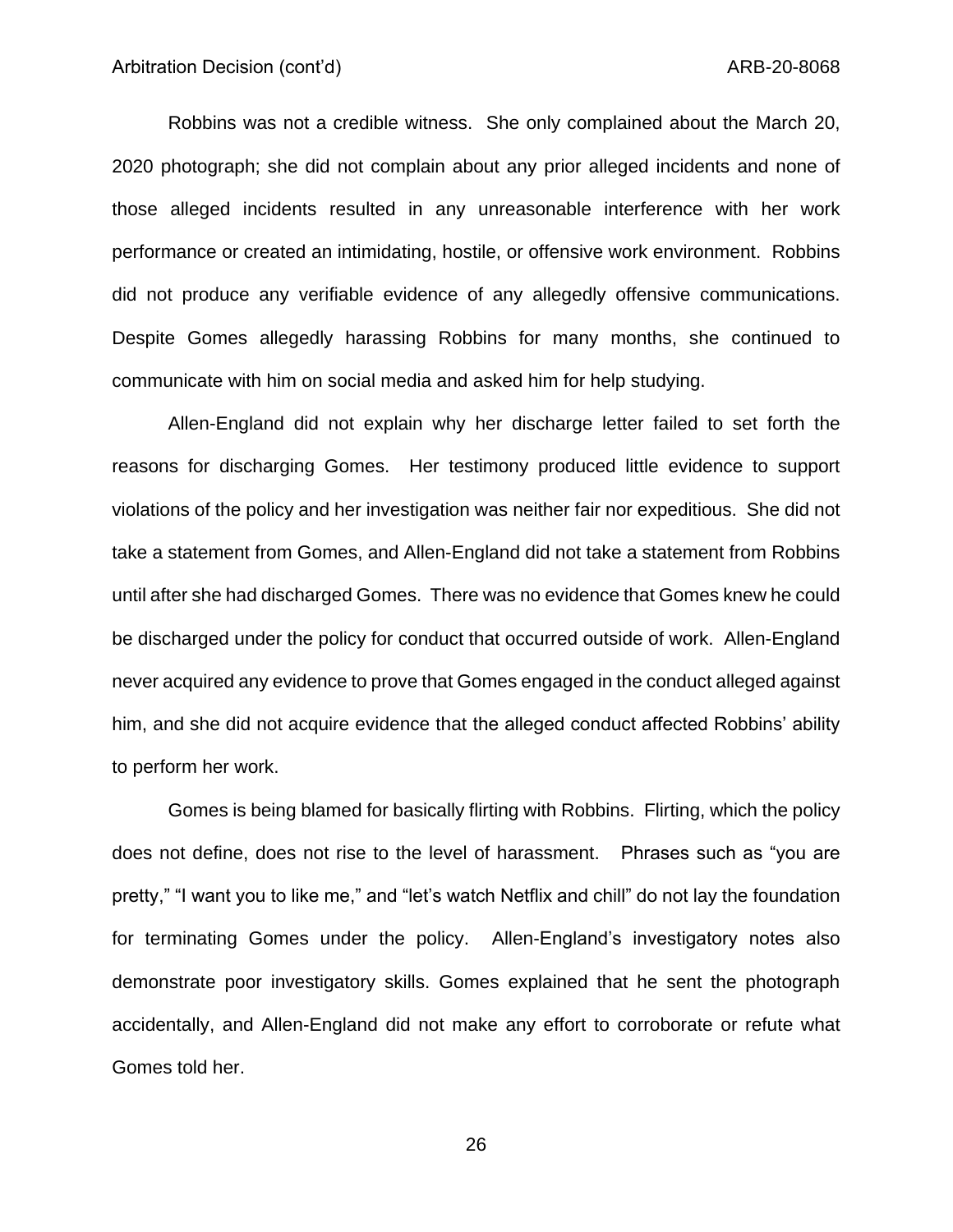The policy provides for an assortment of disciplinary options short of termination. Allen-England did not adequately explain why lesser discipline than discharge would not suffice under the circumstances.

Allen-England took the alleged comments out of context and did not attempt to determine if Gomes made them. For example, Allen-England never asked Gomes if he made the statement, "How important is sex in a relationship to you?" Standing alone, the statement, even if made, is not reasonably offensive and Robbins did not mention it in her June 17<sup>th</sup> statement.

Allen-England had already decided to discharge Gomes at the June  $11<sup>th</sup>$  meeting, and he was given the termination letter at that time. Gomes was unable to mount an effective defense at that time due to the failure to notify him of the specific allegations against him. Allen-England was pre-disposed to terminate Gomes based upon her interpretation of the evidence. She was not concerned with allowing Gomes to explain what happened or clear up any errors of judgment. Additionally, Gomes cooperated during the investigation, and Robbins never communicated to Gomes that she felt disrespected.

The employer must prove misconduct through verifiable evidence. That did not happen here because the employer produced nothing more than allegations and assertions. This dispute is extraordinary because of the lack of evidence to support the employer's claims that Gomes violated the policy. Even if the employer had proved misconduct, it did not prove that the penalty it imposed was reasonably related to the alleged offense. In this case, the "youthful culture" at issue mitigates against discharge.

#### **OPINION**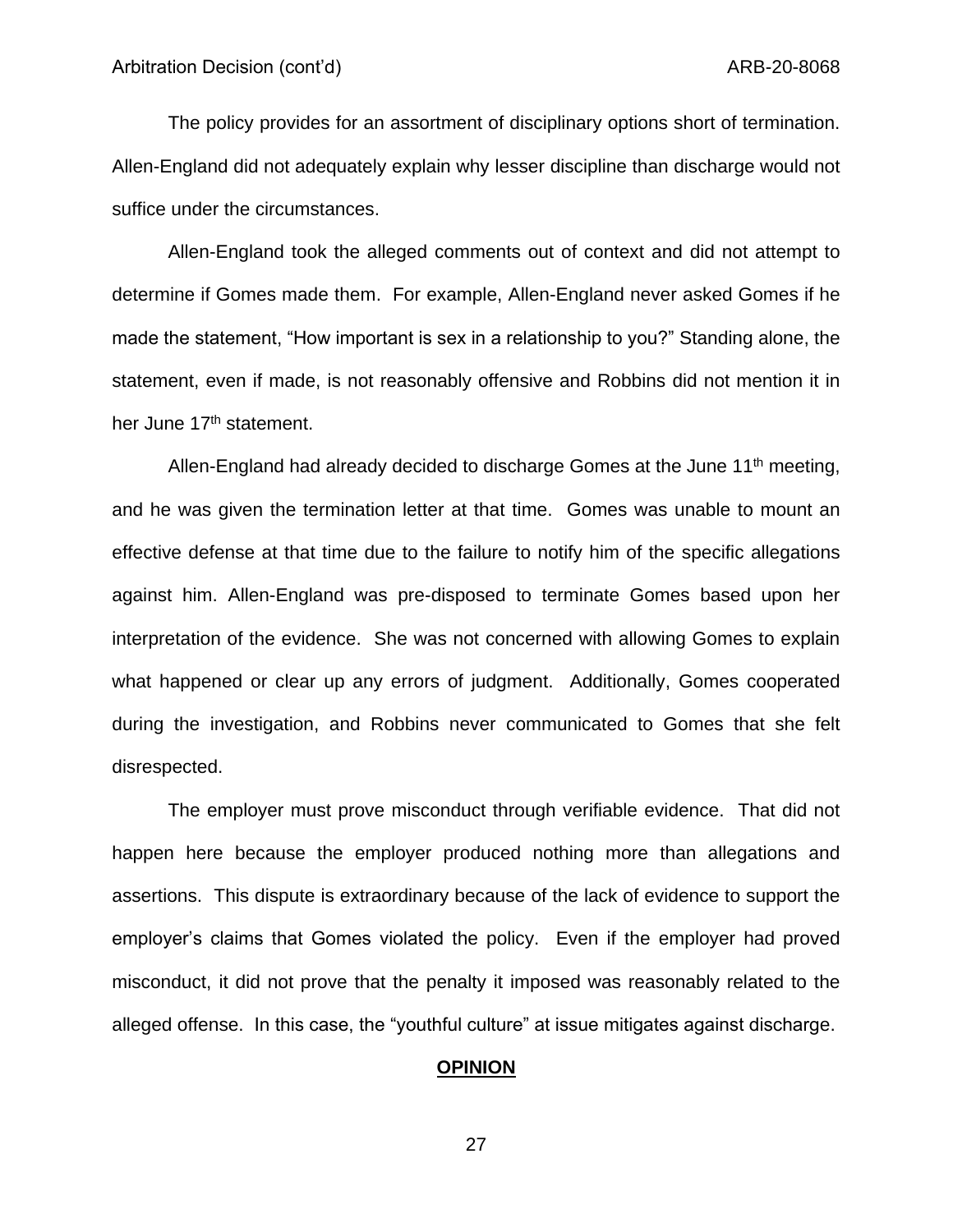The issue is whether the Town terminated Gomes with just cause. The Town argues that it discharged Gomes because he violated the Policy by "creating an intimidating, hostile and humiliating and sexually offensive work environment for Ms. Robbins." The Town's case contains two components: 1) Gomes harassed Robbins by sending her a nude photograph of himself on the evening of March 20, 2020; and 2) Gomes sexually harassed Robbins through comments and advances from the Summer of 2019 through March 2020. I find that the Town proved that Gomes sent an offensive photograph to Robbins but did not prove the remainder of its case, and that the Town therefore had just cause to discipline Gomes but did not have just cause to terminate him. I address the allegations in turn before considering the appropriateness of the penalty that the Town imposed.

#### 1) The March 20, 2020 Photograph

Gomes admitted to sending a sexually suggestive photograph to Robbins over a private social media platform while both were off duty on the evening of Friday, March 20, 2020. Although this conduct occurred outside of work, their communication that evening involved, at least ostensibly, studying for a work-related exam. This photograph crossed a line with Robbins and offended her; she brought the incident to the Town's attention immediately upon arriving for work on the morning of Monday, March 23, 2020. Based upon these established facts, Gomes violated the Policy and is subject to discipline.

From here the case, however, becomes less clear. The photograph was sexually suggestive but did not rise to the level of a nude exposure. I cannot objectively evaluate the photograph because the Town did not introduce it into evidence, and I have not seen it. Moreover, Gomes admitted to sending the photograph but maintained that he sent the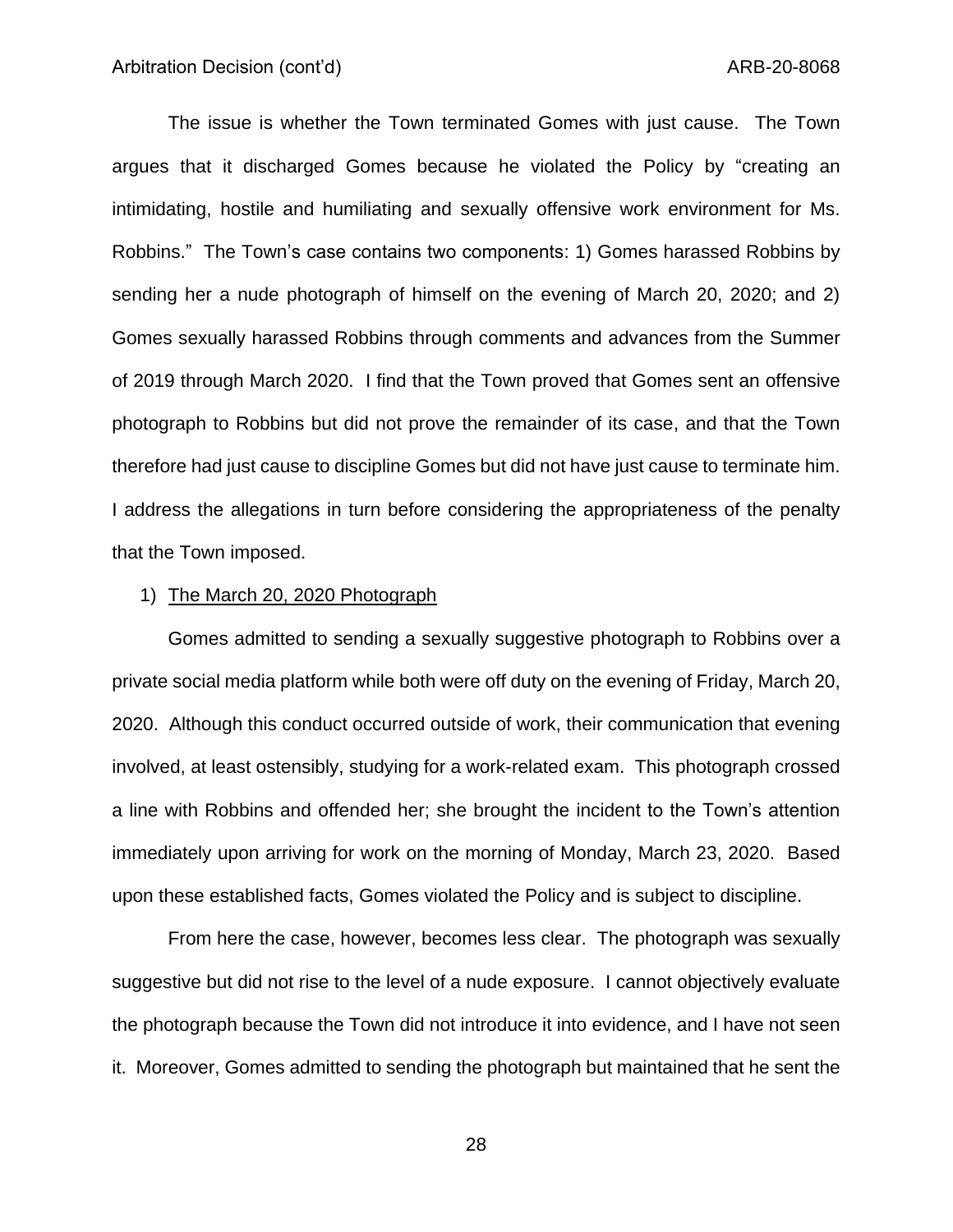### Arbitration Decision (cont'd) and the context of the ARB-20-8068

photograph accidentally, and I decline to dismiss this possibility where the Town waived its cross-examination of the grievant. $8$  Robbins herself told Allen-England that Robbins did not know if others had received the photograph, and Allen-England did not pursue this line of inquiry. The Town has the burden of proof, and it did not prove that Robbins was the intended rather than accidental recipient of the photograph. An accident would not absolve Gomes of misconduct, but his intent is relevant to the level of his appropriate discipline.

### 2) Summer of 2019 through March 2020

Turning to the second component of the Town's case, I begin by noting that these allegations are vague and have shifted over time. The Discharge Letter does not enumerate the specific allegations against Gomes. Allen-England testified that in addition to the photograph, she discharged Gomes because of certain comments that he made and his demeanor, but her notes from the June 11 meeting do not reflect that she communicated to him any reason for his discharge beyond the photograph.<sup>9</sup> At the hearing and in its brief, the Town raised additional allegations, such as that Gomes told Robbins while at work that he was a sex addict, that do not appear in the record until after the Town discharged Gomes. The just cause protection contained within the CBA entitles

<sup>&</sup>lt;sup>8</sup>If Gomes lacks all credibility as the Town claims, cross-examination easily could have established that fact.

<sup>9</sup>To the extent necessary, I briefly note that I do not credit the Town's position that Gomes' attitude aggravates his offense. Allen-England testified that he was polite during the initial interview. He testified that he did not apologize to Robbins because he was instructed to stay away from her. Rather than being unapologetic, his change in attitude appears to relate to Allen-England telling him during their March 27, 2020 interview that she was terminating him. Allen-England's testimony that she did not make up her mind to discharge Gomes until the June 11, 2020 meeting contradicts her own notes and is not credible.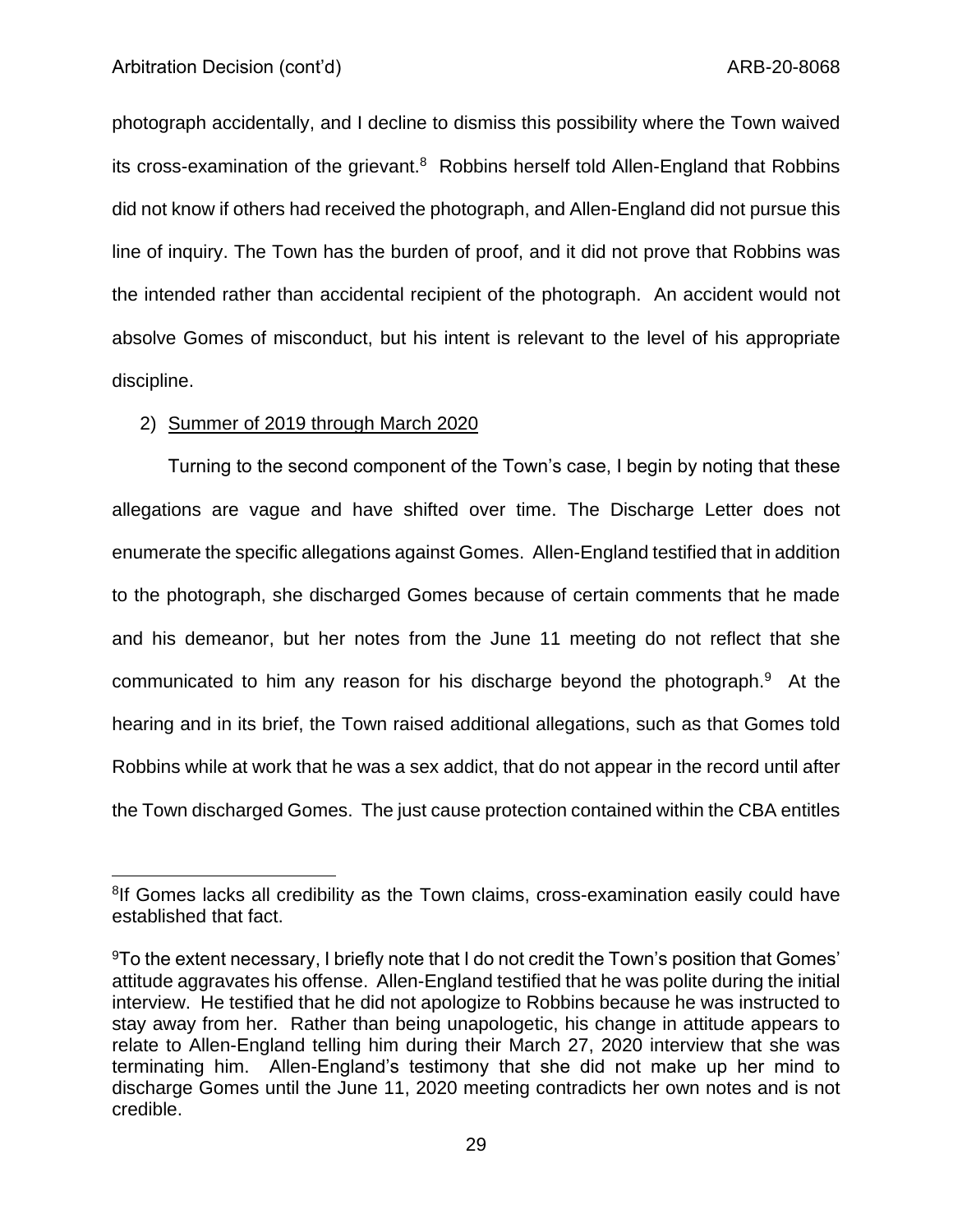Gomes to notice of the specific allegations against him, and the Town's attempt to bootstrap its case after the fact runs afoul of basic principles of due process.

On the merits, the Town did not prove that Gomes sexually harassed Robbins by creating an "intimidating, hostile and humiliating and sexually offensive work environment" from the Summer of 2019 through March 2020. The Town alleges that after Robbins' internship ended and before she returned to work for the Town in February 2020, Gomes sexually harassed her by telling her he was going to "make" her like him; asking how important sex was in a relationship to her; telling her he wished she wanted to be with him; and sending her offensive photographs of himself, including a photograph of himself wearing only a towel. Even if one accepts the Town's characterization of the facts, which I do not, the Town has not explained how Gomes created a hostile work environment for a non-employee, and it has not charged him with violating the provisions of the Policy that apply to non-employees.<sup>10</sup>

Moreover, this component of the case involves allegations of misconduct outside of work on private social media platforms, and, in addition to ignoring the required nexus to the workplace, the Town has not produced any of the relevant communications to support its allegations. The Town did not attempt to recover them. To establish a disputed narrative, it instead relies upon the word of Robbins, who not only did not complain about this alleged misconduct, but also deleted the objective evidence that would support the Town's allegations.

This lack of objective evidence is critical because I do not find Robbins to be a credible witness, especially regarding her testimony that their interaction prior to the

<sup>&</sup>lt;sup>10</sup>This point underscores the importance of articulating specific allegations.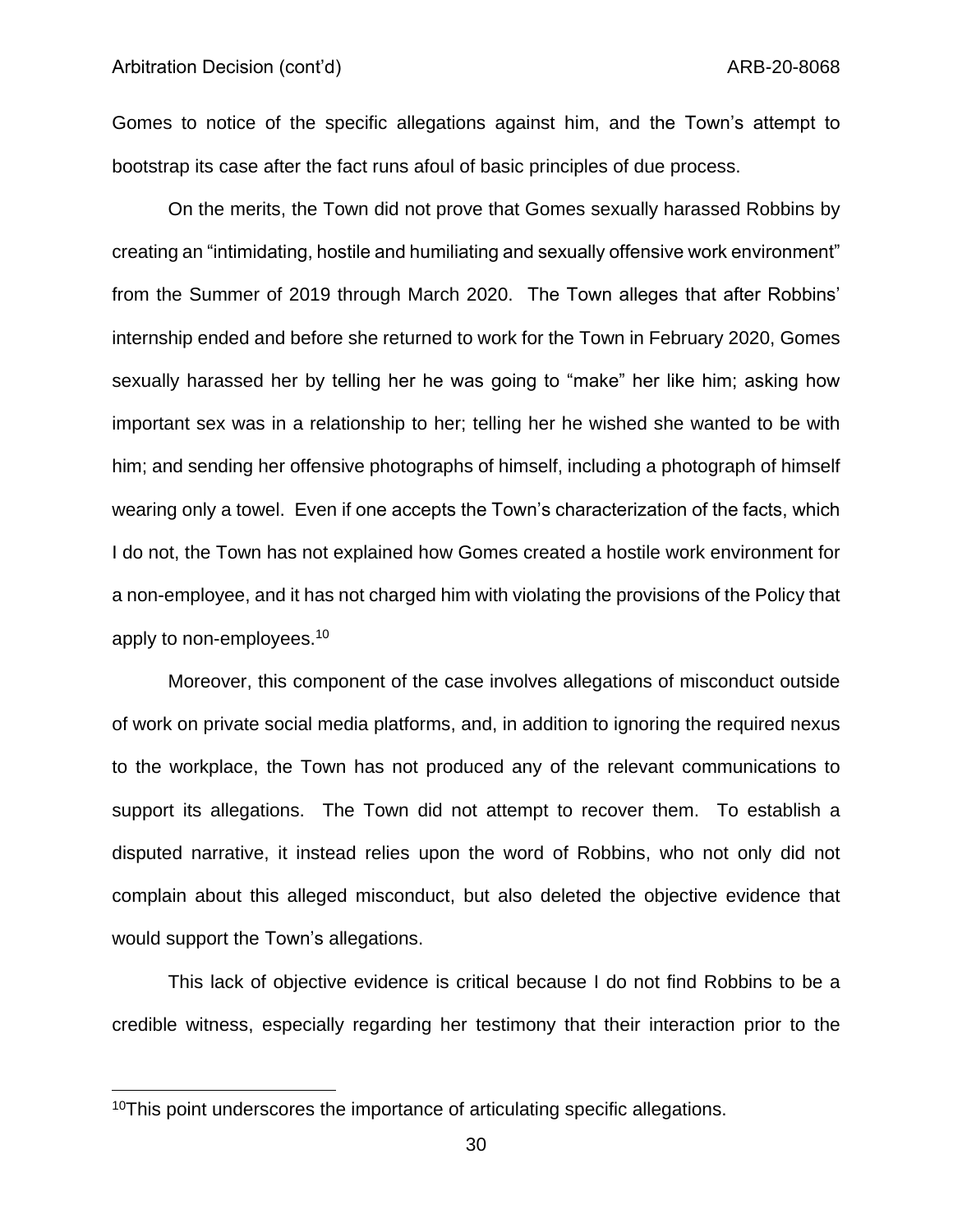#### Arbitration Decision (cont'd) and the context of the context of the ARB-20-8068

March 20, 2020 photograph left her feeling violated, humiliated, and/or offended. She represented herself as a largely unwilling and passive participant in her interactions with Gomes. She testified that she reached out to Gomes on March 20, 2020, only to study as part of a group with C and M. She testified evasively that a suggestion was made to go to the beach, but she said no. The Snapchat conversation with C, which is the only social media communication in the record, however, establishes that after Robbins contacted Gomes, the two discussed hanging out without M and C present. Robbins, who knew that Gomes was romantically interested in her, raised the prospect of them hanging out alone at the beach while also linking their meeting to her physical appearance. Contrary to her representations, the two discussed going on what is commonly referred to as a date.<sup>11</sup>

Robbins also testified that they never talked about sex. Yet, the Snapchat communication with C also references a discussion in which Robbins, in her own words, told Gomes not simply that she found him attractive, but that she thought of "scenarios of being together" but did not "stay on them." Contrary to her representations, she engaged in sexually charged dialogue that mere co-workers do not engage in. I therefore disagree with the Town that this record proves that Robbins conveyed to Gomes that she was uninterested in him.

Additionally, I find Robbins' testimony about their interaction prior to March 20, 2020, to be unreliably revisionist. Robbins testified that Gomes engaged in conduct that made her uncomfortable because she worked with him, during a time when she was not

<sup>&</sup>lt;sup>11</sup>Within this context, I do not find asking her to watch "Netflix and chill" to be reasonably offensive, especially where the Town did not prove that Gomes was using this phrase as a euphemism for sex.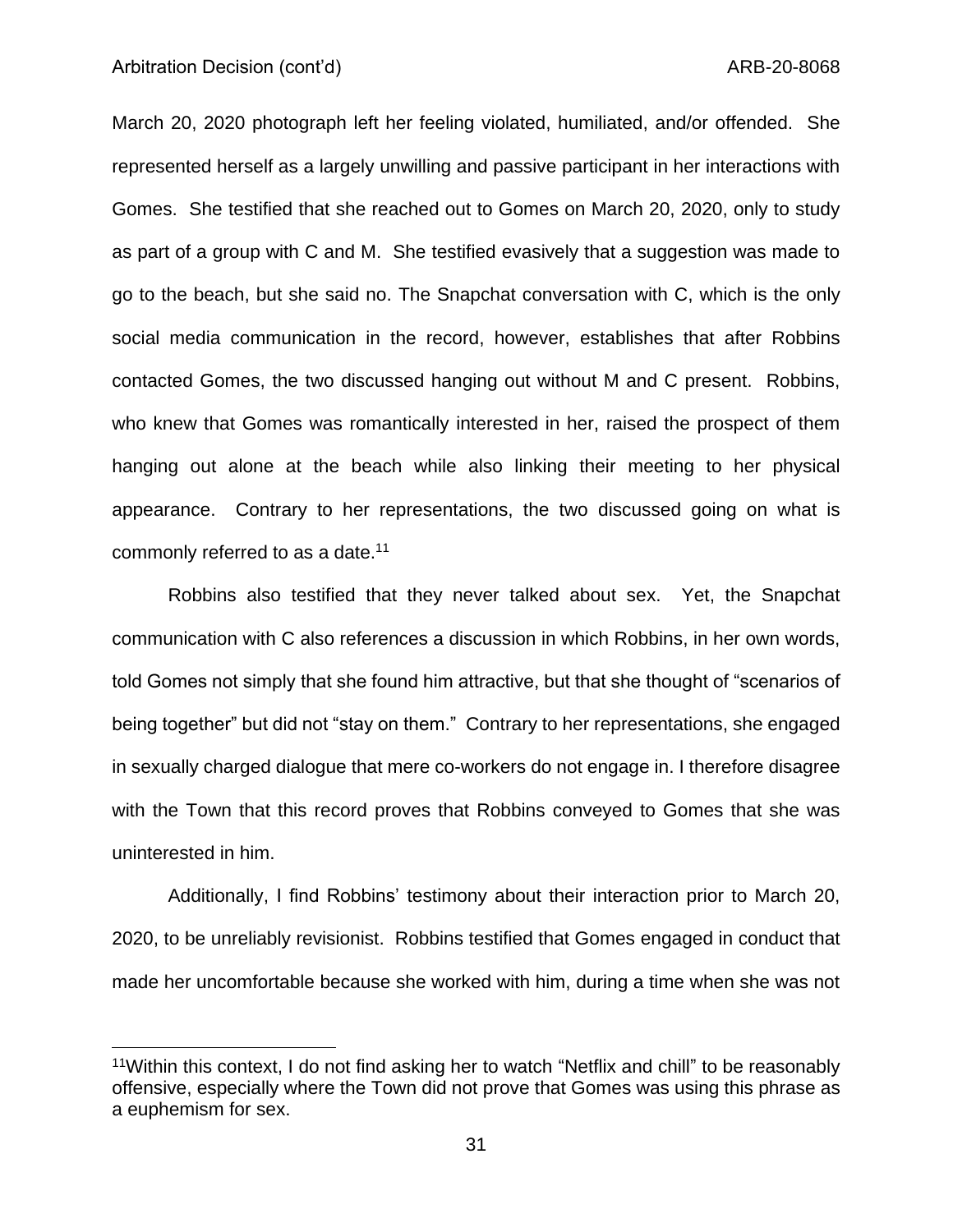#### Arbitration Decision (cont'd) and the context of the context of the ARB-20-8068

an employee of the Town. Further, if Robbins did not welcome their interaction over social media, if she found his alleged comment about his daughter getting a treat, or any other alleged comment offensive, she could have ended that interaction at any time prior to March 20, 2020, but she did not. Even after undergoing sexual harassment training, she not only continued to communicate with him privately outside of work, but she sought him out.

Further undermining her credibility, the record shows that on March 27, 2020, Robbins accused Gomes of what amounts to stalking her and/or her boyfriend on the morning of March 25, 2020, even though Robbins reported to the police on the afternoon of March 25, 2020, that Gomes had not contacted her. This is a serious accusation of criminal misconduct, and the Town has not explained its unresolved presence in the record.<sup>12</sup>

In sum, Robbins' testimony was misleading to the point of being untruthful. The facts, to the extent that they can be established on this record, show that Robbins and Gomes engaged in a mutual flirtation rather than that Gomes unreasonably and offensively continued to pursue Robbins after she rejected him. Regarding this component of the Town's allegations, the record contains no credible evidence that Gomes unreasonably interfered with Robbins' working conditions or created a hostile working environment. Rather, Robbins actively participated in their on-going communications and did not terminate their private, social media interaction at any time prior to receiving the photograph. The Town proved that Gomes crossed a line and

<sup>&</sup>lt;sup>12</sup>Robbins' statement also contains an unsubstantiated and unresolved accusation that Gomes attempted to influence this matter with a bribe.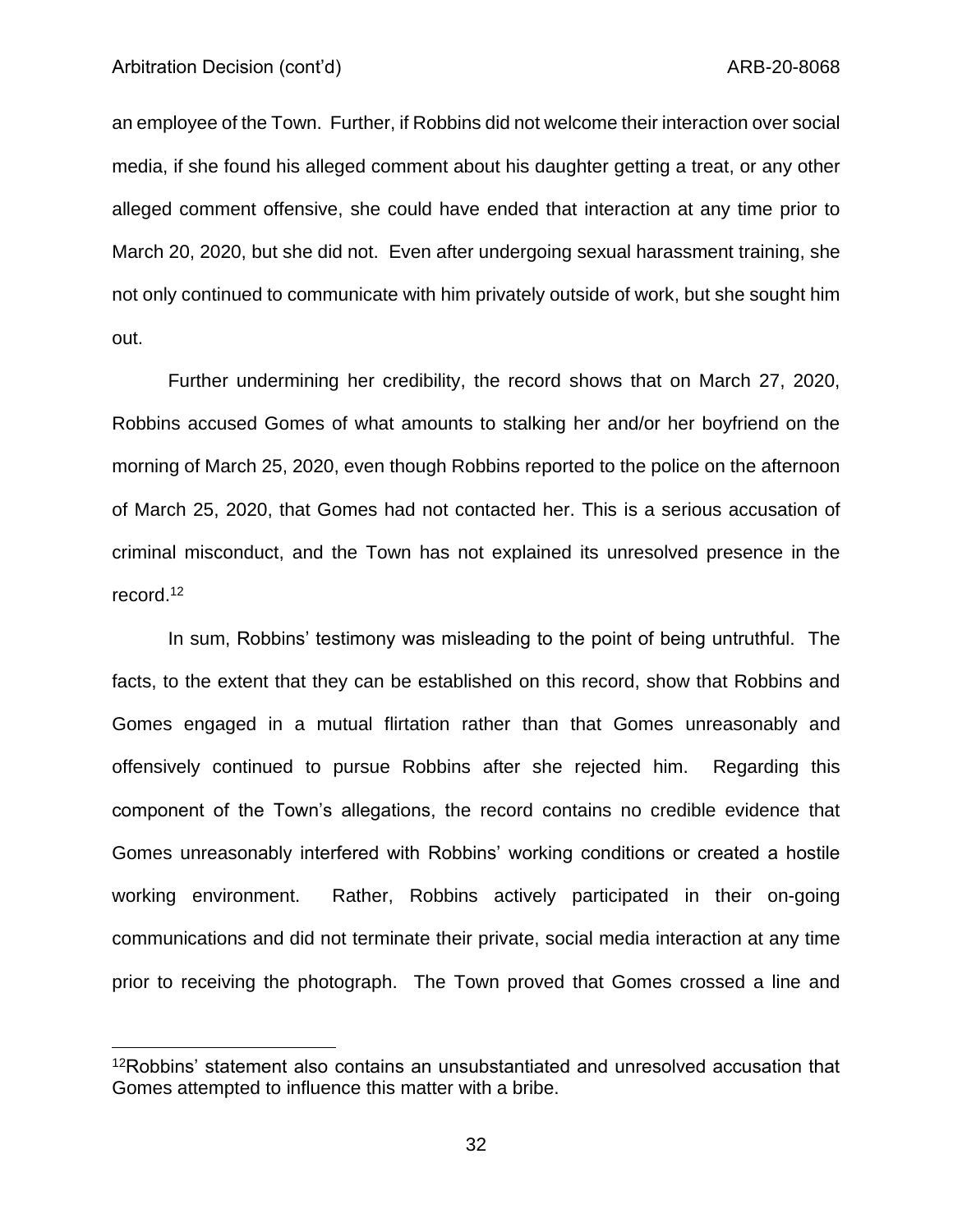violated the Policy when he sent the photograph on the evening of March 20, 2020, not before.

### 3) Appropriate Level of Discipline

The Town proved that Gomes sent a photograph to Robbins that violated the Policy, but it did not prove the remainder of its case. The Town has not argued that this single violation establishes just cause to summarily discharge Gomes, as would no doubt be the case if, for example, the photograph contained an explicit exposure. Indeed, the Town's argument that it discharged Gomes for ongoing conduct over a period of months in addition to the photograph implicitly acknowledges that sending the photograph was not dischargeable in and of itself.

The Town's interest in responding to sexual harassment complaints and preventing the escalation of any related misconduct cannot be overstated. Nevertheless, the Town must still prove that just cause exists to terminate its employees. It did not here meet its burden. Based upon the foregoing, I conclude that a 30-day suspension is sufficiently serious to protect the Town's interests while also ensuring that it complies with its contractual obligations. This level of discipline will also unequivocally convey to Gomes that any similar violations of the Policy will result in his discharge.

#### **AWARD**

The Town did not terminate the grievant with just cause. The remedy shall be that the Town shall convert the discharge to a thirty-day suspension. The Town shall reinstate the grievant to his prior or a comparable position and make him whole for all lost wages and benefits, minus the thirty-day suspension.